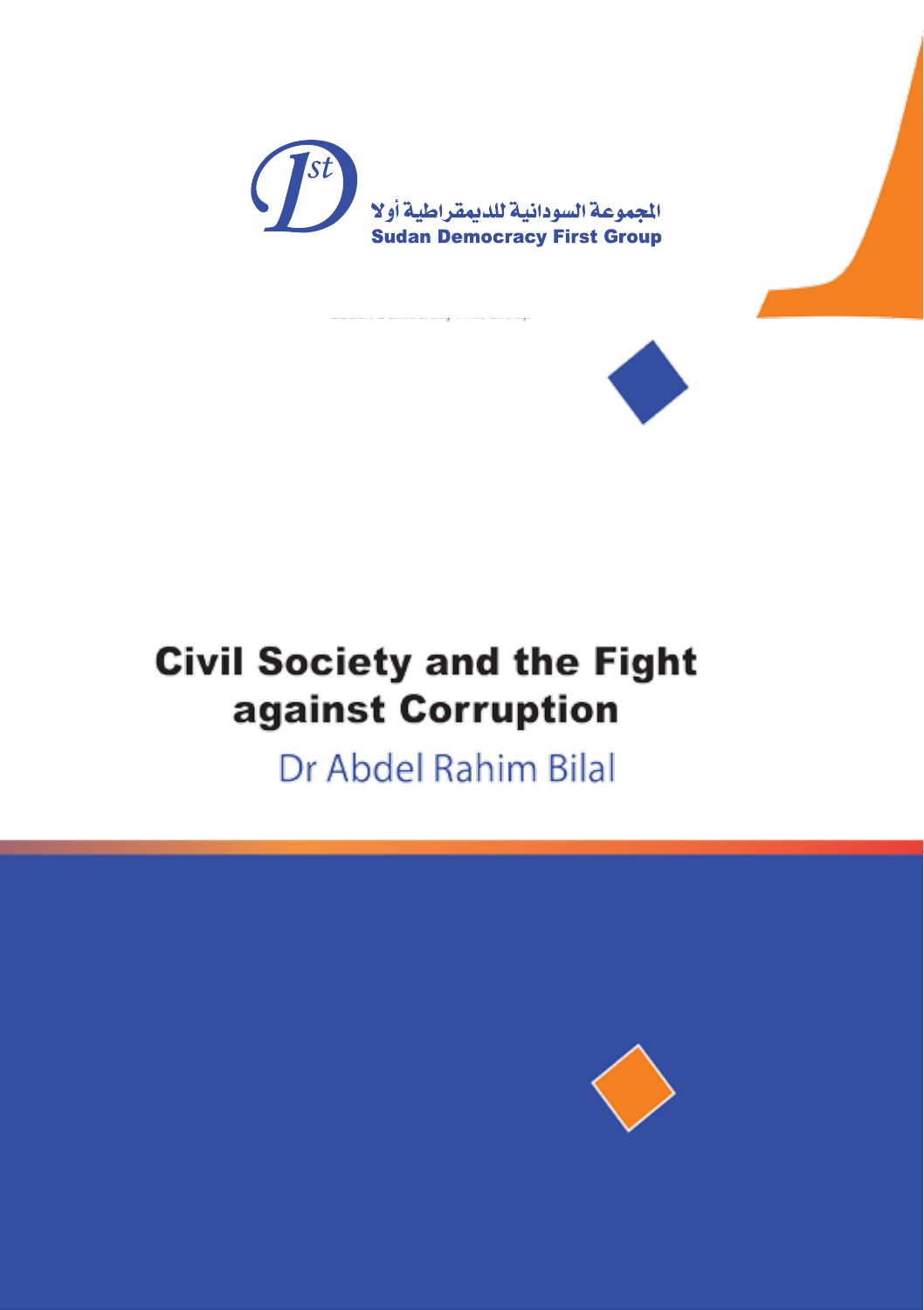

### Contents page

| $\mathbf{1}$ | Introduction                                                       |                                                     | 3  |
|--------------|--------------------------------------------------------------------|-----------------------------------------------------|----|
| 2            | Civil Society: the concept, principles, values and goals           |                                                     | 4  |
| 3            | Civil society and good governance                                  |                                                     | 6  |
| 4            |                                                                    | The development of civil society in Sudan           |    |
| 5            | Corruption: the concept, fields and types:                         |                                                     | 9  |
|              | i.                                                                 | The concept of corruption                           |    |
|              | ii.                                                                | Fields of corruption                                |    |
|              | iii.                                                               | Types of corruption                                 |    |
| 6            |                                                                    | Social responsibility and fighting corruption       |    |
| 7            | Corruption in the stages of development of societies and countries |                                                     |    |
|              | i.                                                                 | Corruption in traditional society                   |    |
|              | ii.                                                                | Corruption in the transitional society              |    |
|              | iii.                                                               | Corruption in modern society                        |    |
| 8            | The importance of information in fighting corruption               |                                                     | 16 |
|              | i.                                                                 | The right to information                            |    |
|              | ii.                                                                | Information in the service of consumer protection   |    |
| 9            | Domains of civil society action in fighting corruption             |                                                     | 18 |
|              | i.                                                                 | Education                                           |    |
|              | ii.                                                                | Monitoring and control                              |    |
|              | iii.                                                               | Legal aid and advocacy                              |    |
|              | iv.                                                                | Legal reform and reform of the system of government |    |
| 10           | Sudanese Civil Society and the Fight against Corruption            |                                                     | 22 |
|              | i.                                                                 | The Sudanese Society for Consumer Protection        |    |
|              | ii.                                                                | The Sudanese Environment Conservation Society       |    |
|              | iii.                                                               | National Center for Peace and Development           |    |
|              | The Sudan Transparency Organization<br>iv.                         |                                                     |    |
| 10           | Recommendations and findings                                       |                                                     | 29 |
| 11           | References                                                         |                                                     | 32 |

2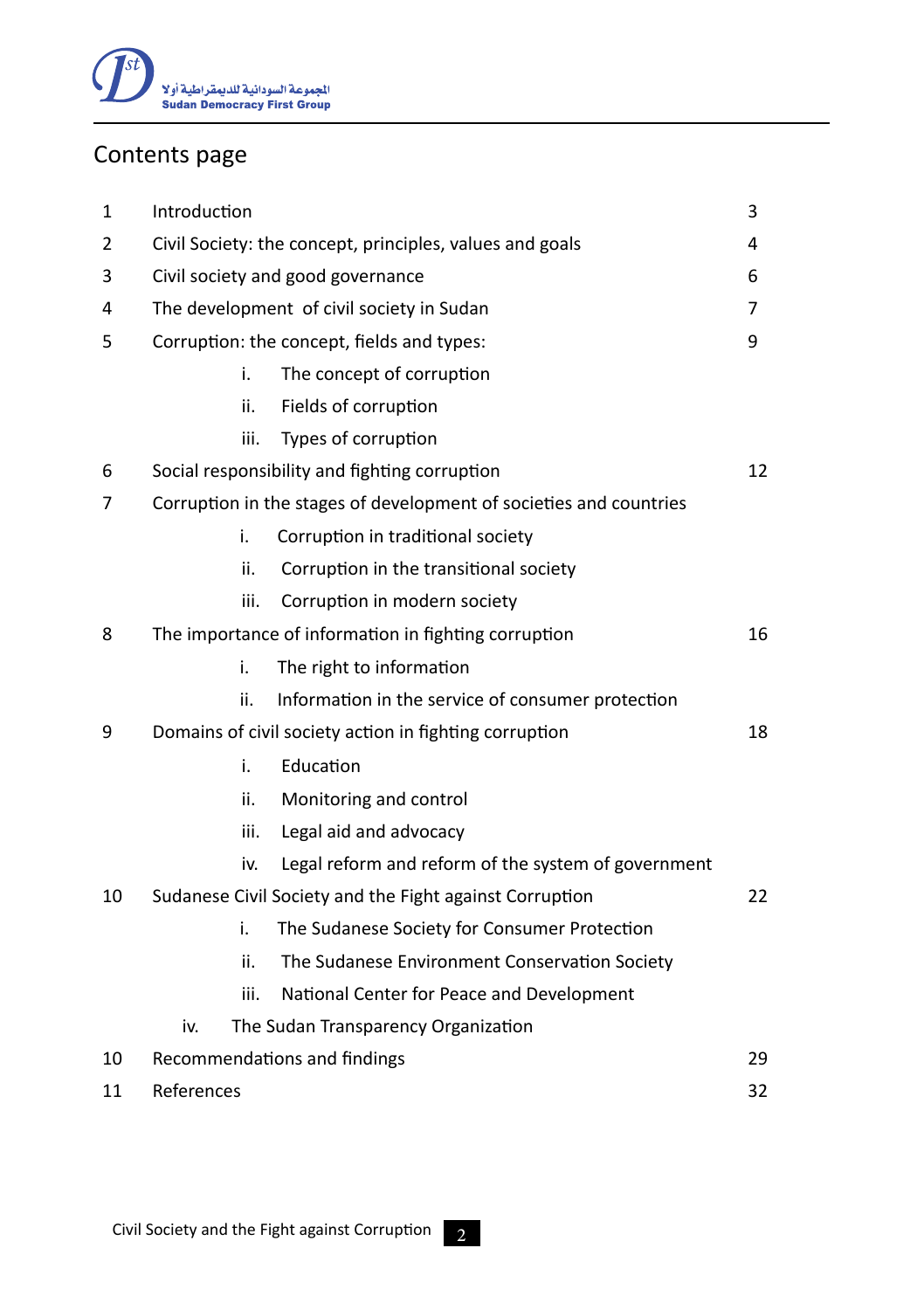

#### **Introduction**

This paper consists of 4 basic parts that are divided into subsections. The first part includes the principles ,values and goals of civil society, the relationship of civil society to good governance and the conformity of principles in addition to the development of civil society in Sudan in its various fields of charitable work ,developmental ,human rights and governance reform action.

The second part of the paper deals with corruption and includes the concept ,fields and types thereof .It also includes the concern of the United Nations in fighting corruption ,deals with corruption in traditional andmodernsociety ,andexplainsthereasonsforthespread of corruption in the transitional society - which is the stage Sudan is going through .It also deals with the importance of information in fighting corruption and the cognitive power as a source of strength for civil society and its relationship to fighting corruption .

The third part of the paper covers the domains of civil society action in combating corruption ,which are education ,monitoring ,checking, legal aid ,advocacy ,legal reform and governance reform.

The fourth part includes the fields of fighting corruption in the work of civil society organizations ,examples for Sudanese civil society organizations working in fighting corruption ,in addition to findings, recommendations and references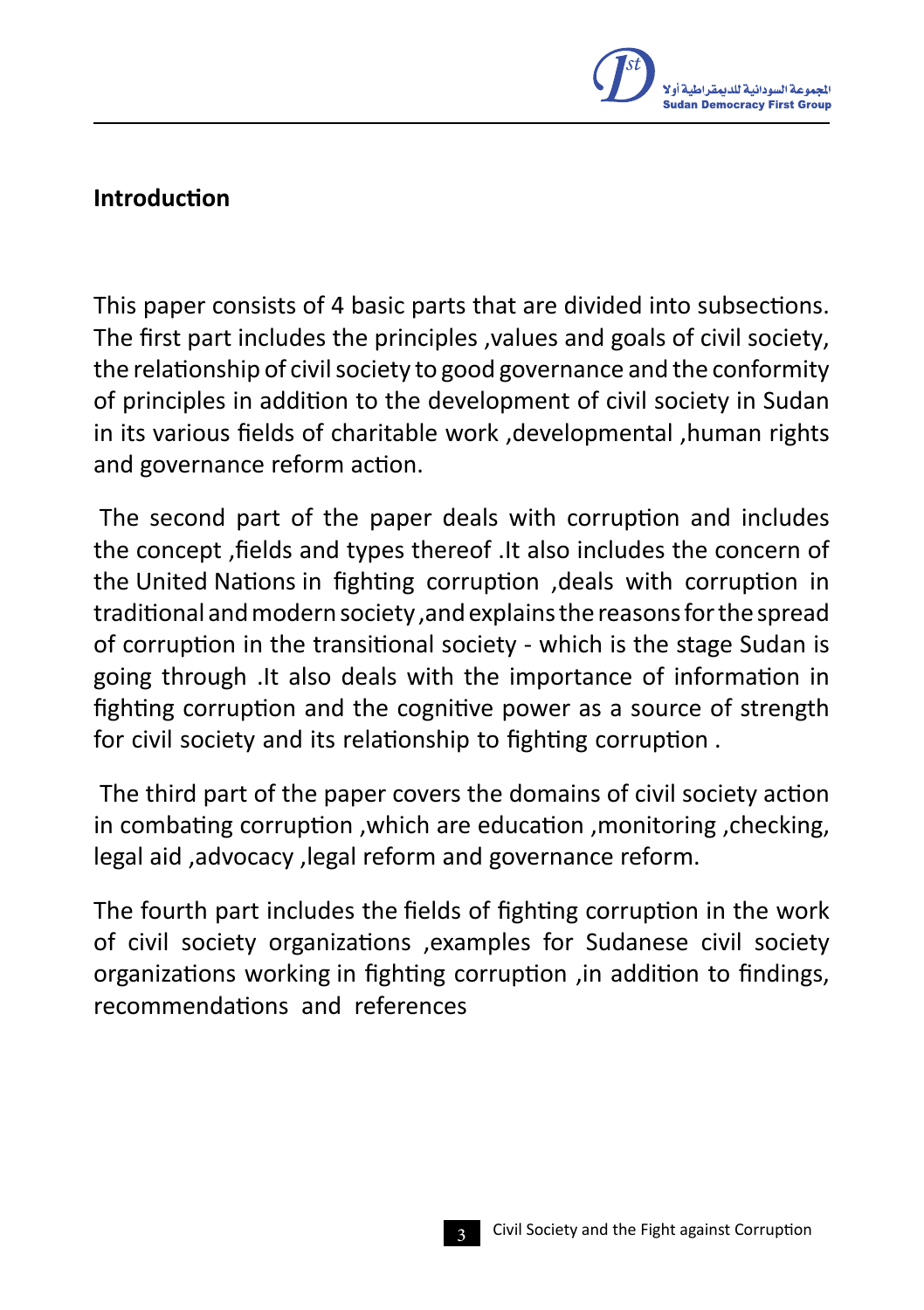

# **1. Civil society: Concept, Goals, and Means**

### **1.1 The concept of civil society**

In the broad sense ,everything that is not a state is a civil society organization .In the narrow sense ,civil society organizations are defined as those organizations operating in the collective field between the state ,the private sector and the family .This concept is the relational concept of civil society ,as the difference between the state and civil society organizations defines the separation between them ,which is that they are non-governmental organizations, completely independent of the state and reject violence that they do not have the means thereof ;unlike the state that possesses legal violence and uses it in order to maintain order and law .Civil society does not seek power as is the case in political parties .As for the difference between civil society and the family ,the relations between civil society organizations and the family are voluntary) as well as work therein .(Civil society property is not inherited ,nor are positions therein .Unlike wise is the family which is governed by the relationship of blood and special family relations .The difference between civil society organizations and the private sector ,in the narrow concept, is that civil society organizations are not for-profit.

### **1.2 Goals of Civil Society**

The most important goals of civil society are :the enforcement of human rights :social ,cultural ,economic and political .Civil society is the voice of the voiceless ,and the goals include participation ,social justice ,social peace ,conflict resolution and maximizing social capital.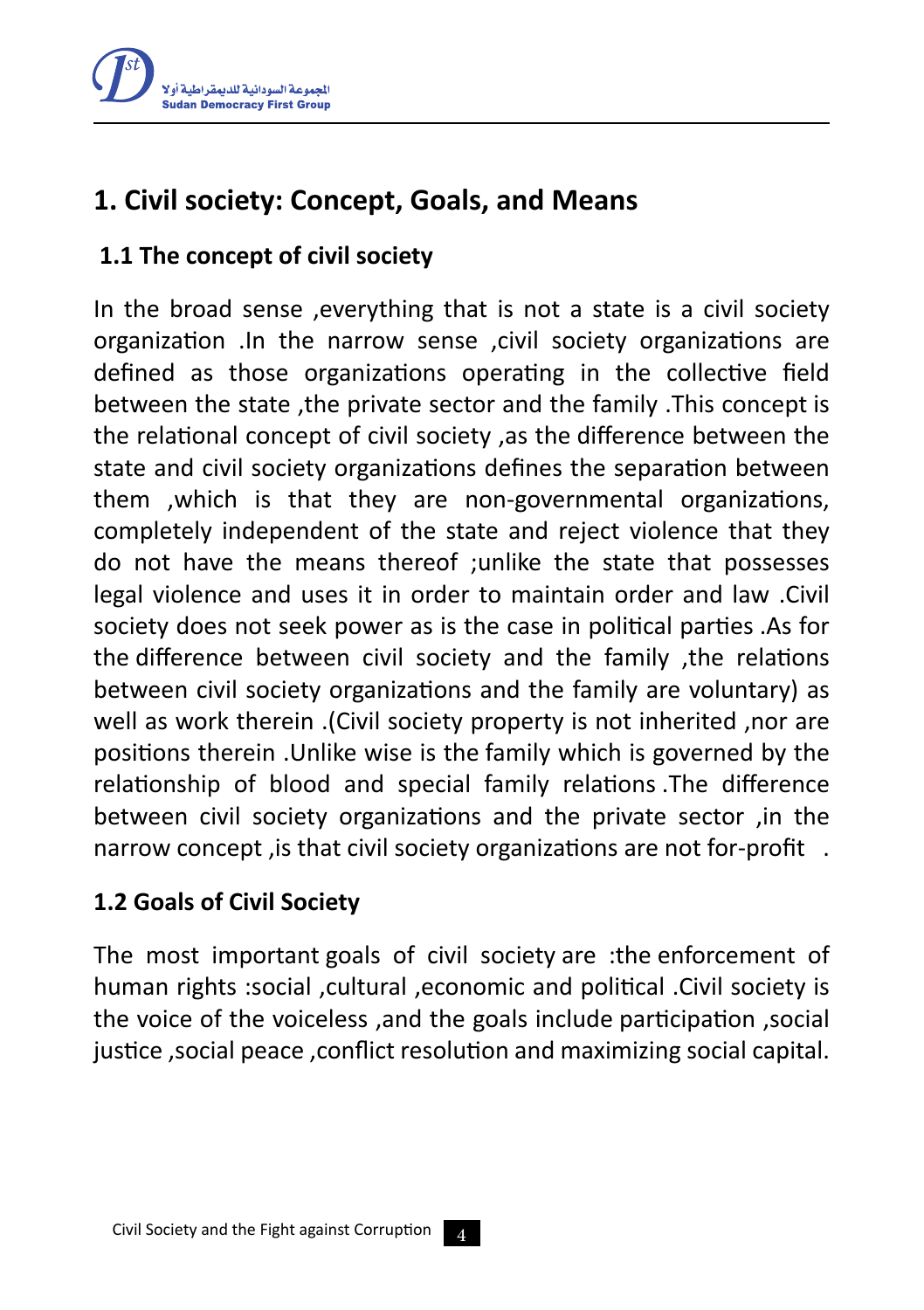

#### **1.3 Civil Society Means**

The most important means of civil society to enforce these goals are :dialogue ,renunciation of violence ,recognition of others and volunteering which is that work that is done) at no charge ,as it cannot be claimed by custom or law (outside of the market relations. The areas of the work of civil society organizations is represented in charity work ,developmental work ,rights ,and structural reform of government .Another aspect of the civil society is the cognitive power ,power of representation ,and organizational power .The power of the knowledge is the basis of the two other powers ,and as a result of the principle of recognition of the other ,civil society rejects the theory of the melting pot in which all the elements of people's cultural ,religious ,ethnic and political components blend away .As a result ,civil society sees unity in diversity .

One of the most important methods of civil society is networking between civil society organizations themselves and others ,because networking increasesthe individual capabilities ofthese organizations as well as maximizes their effectiveness and efficiency . There are many types of networks that are discussed in the networking research that has spread in modern societies , which are called networking societies .

### **1.4 Role of Civil Society in the Transition Process**

The importance of civilsociety action ,which enhances and establishes the benefit of these various kinds of transitions and reduces the risks associated with them especially on the vulnerable ,has become clear in transtology) science of transitions .(There are two types of transitions ,extended long transitions ,and limited short transitions ) covered in this paper later in Chapter Five.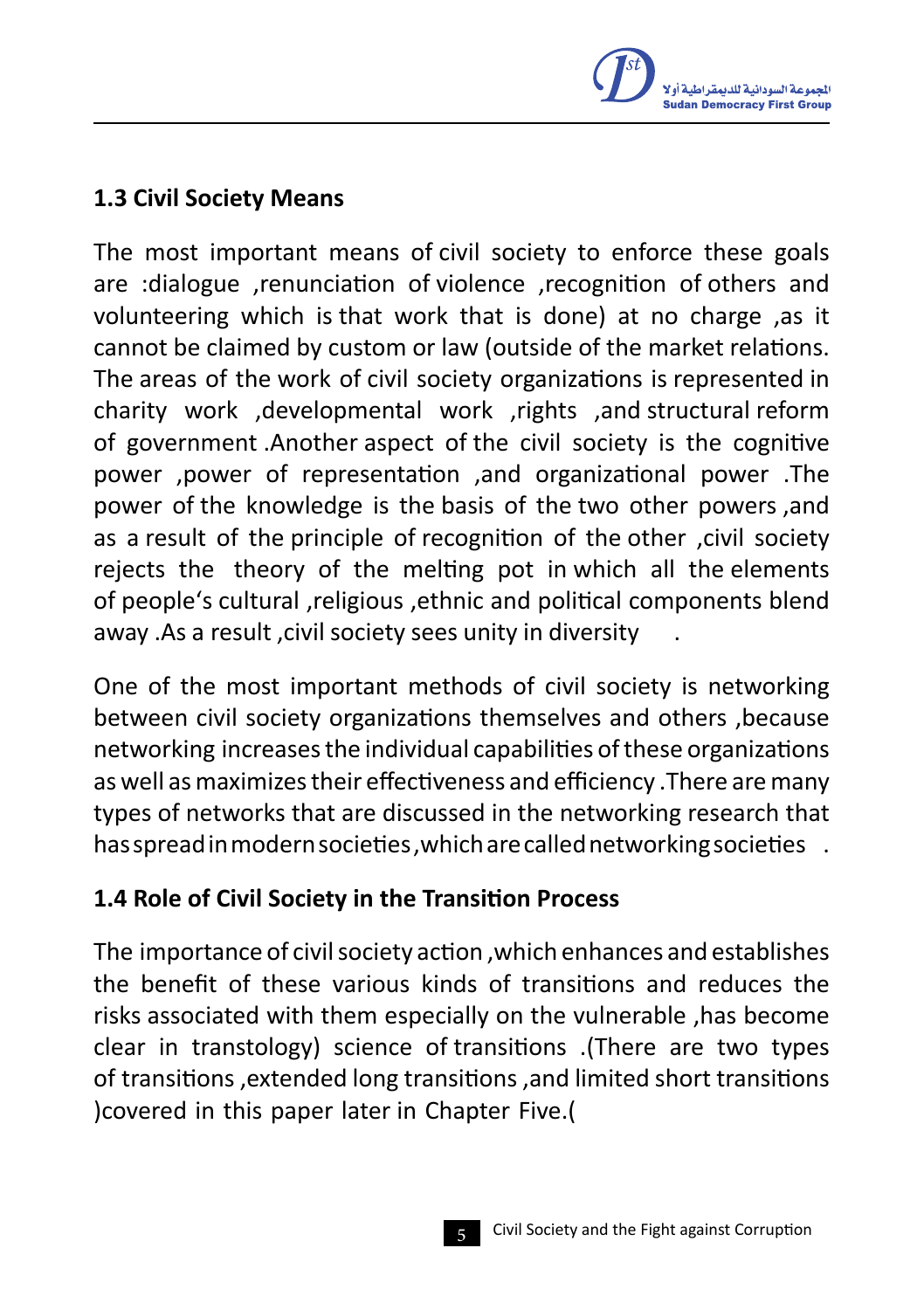

# **2. Civil Society and Good Governance**

#### **2.1 Good Governance and Human Development**

Good governance is considered the environment that promotes human development .That is to say good governance is known by its output ,which is human development .from the perspective of human development ,good governance is the governing that promotes, supports and protects the welfare of humanity and is based on expanding of human beings 'capacities , choices and opportunities and freedoms vis-à-vis their economic ,social ,political and cultural rights especially for more poor and marginalized members of society.

### **2.2 Principles of Good Governance**

Good government is defined by its following principles ,which can be transformed into goals in action and reality .The principles are:

- Justice:
- Participation in government;
- · Political and partisan pluralism .This is the more important and deeper than participation ,because it means the partnership at all levels of government as well as in projects ranging from planning to implementation and evaluation;
- · Solidarity and support among all groups of people to maintain the cohesion of the state and society;
- · Accountability ,and this has three aspects :effective laws and agencies of accountability ,and capable cadres;
- The rule of law and the separation of the three powers :the legislative ,executive and judicial;
- Effectiveness , meaning achieving the goals efficiently and obtaining great outputs and returns with little effort and inputs;
- Responsiveness to the needs of the people and the requirements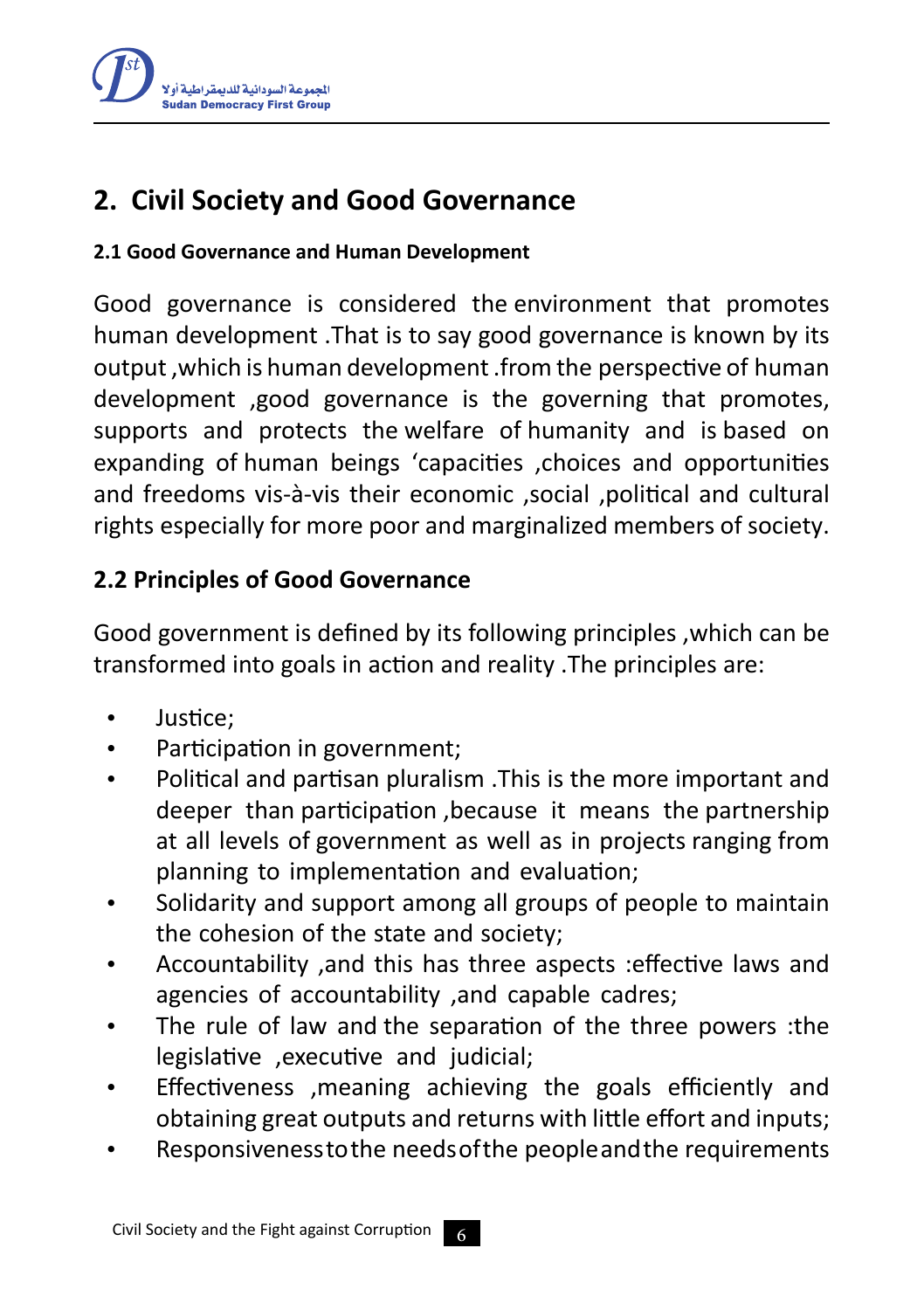of decentlife;

Sustainability for the system of governance and withstanding shocks against the political and economic crises and coups and collapse.

With the emergence of the concept of good governance ,the concept of governance is no longer limited to the relationships of the legislative ,judicial and executive organs of the state and their relationship with citizens ,but rather extends to include other actors: the private sector ,civil society ,and the system of relations between these three entities : the state, civil society and the private sector

# **3. The Development of Civil Society in Sudan**

The development of civil society in Sudan went through many stages. The beginning was the emergence of the modern educational system that led to the formation of cultural associations ,graduate clubs and workers 'clubs that were the nucleus of the emergence of political parties in the1940 s .In a second track ,with the development of modern economic establishments under colonialism ,the trade union movement arose as civil society organizations seeking demand for workers ,farmers and professionals later .In a third track, grassroots civil society organizations appeared in the neighborhoods in the1950 s as a result of the massive migration from the countryside to cities .These organizations were charitable organizations that provided assistance in weddings ,funerals and as self-help entities. Then they expanded to include mosque committees , parent and teachers [councils ,and sporting teams .In the fourth track ,and as a result of the evolution of urban development in the capital city and some other cities ,with efforts of the Sudanese left ,civic education people's organizations were formed ,such as the Sudanese Women Union ,the Sudanese Youth Union and student unions .In the fifth track ,disasters ,wars and faminesled to the emergence of civil society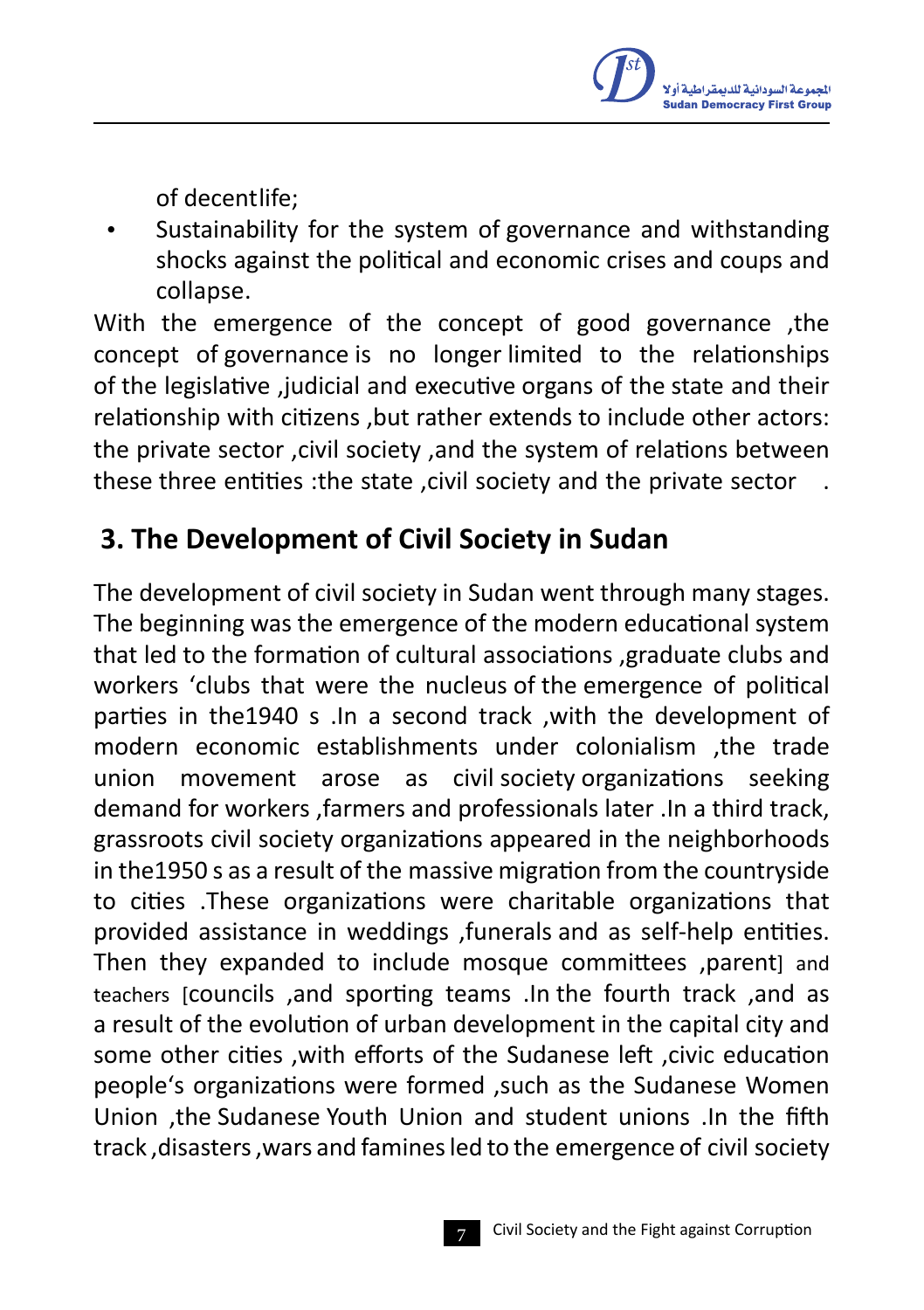

organizations to address social issues .An example of such is the Sudanese Environmental Protection Association) formed in.(1977 Then human rights organizations were formed to defend the rights of homeless children who have been displaced as a result of wars and natural disasters) an example :the Amal Children's Organization.

The importance of these civil society organizations was crystallized in the five tracks in political life in the October 1964 revolution ,the April1985 uprising and the December 2019 revolution .In the October Revolution ,workers 'organizations and professional and farmers' organizations were the main actors in the revolution .In the April Uprising , the professional's organizations) doctors , lawyers , teachers, university professors and accountants (were the main actors. Workers 'organizations had little participation due to their complete domestication by the May regime .As for the glorious December Revolution ,the theater of actors differed .Alongside the Sudanese Professionals Association ,the youth group of both sexes and women strongly contributed ,as well as large groups of peripheral cities such as Damazin ,Atbara and Port Sudan ,and masses of revolutionaries came fromthe neighborhoods as a result of changesin the population characteristics in the neighborhoods due to the spread of education, the emergence of an active revolutionary youth group ,and the entry of young women to universities and the labor market ,which led to their liberation from the outdated traditional restrictions ,so their participation in the revolution was with their young comrades ,even in the days of the sit-in and in the tents in which the revolutionaries werestaying .

Another difference in the December 2019 revolution was evident in the slogans of the revolution .It was not only the slogan" Just Fall," but rather came with the slogan of" freedom , peace and justice" and" revolution is the people's choice ,"which made a qualitative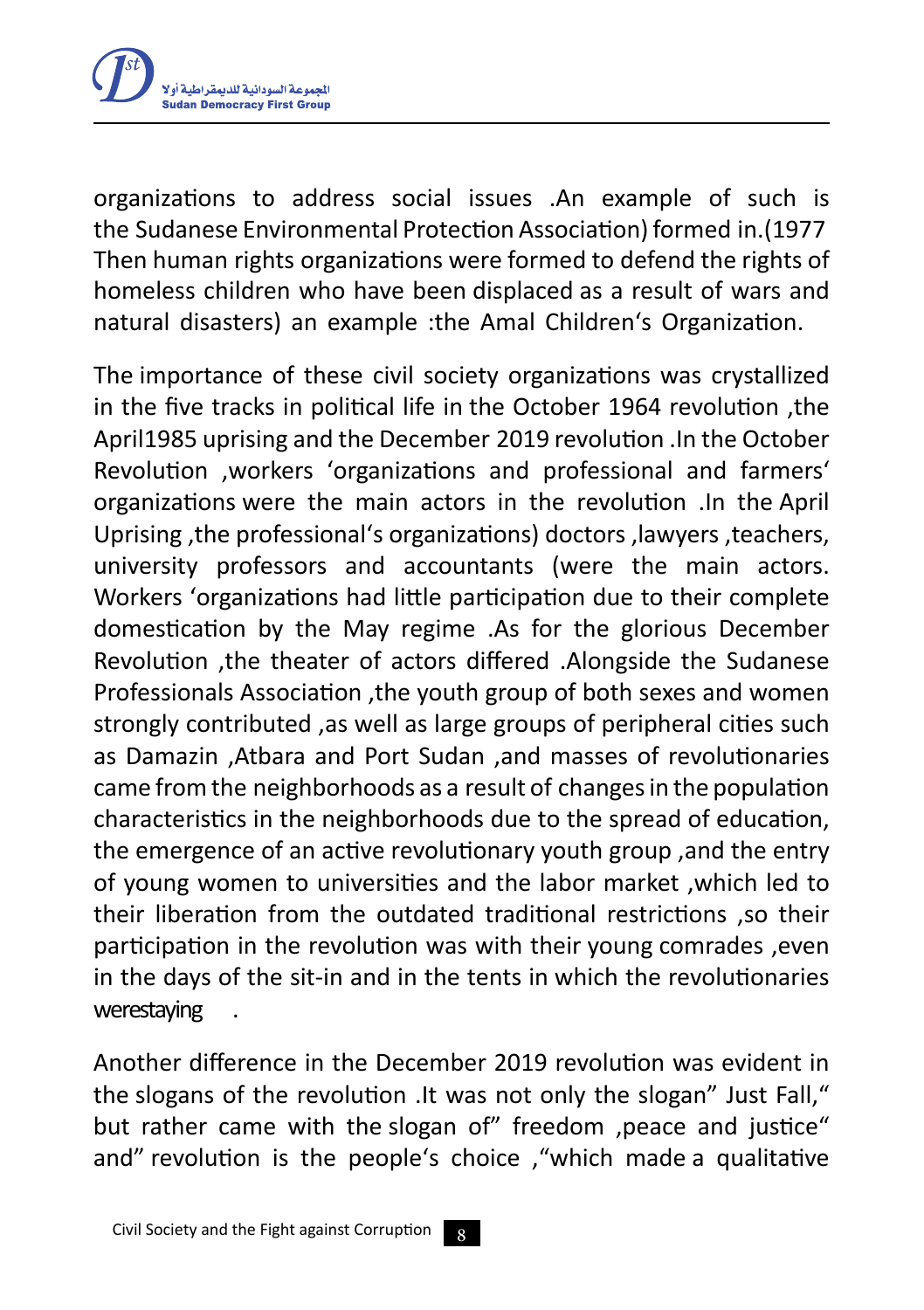

leap in the goals of the revolution ,which necessarily included fighting corruption and achieving social justice ,which corruption is considered as the biggest obstacle to achieving these goals.

# **4 . Corruption: the Concept, Domains and Types**

# **4.2 The concept of corruption**

One of the Transparency International documents defines corruption as" the misuse of power to achieve private benefits ."In this sense, it means that office-holders and decision-makers in public authority in the political ,executive ,legislative and judicial spheres exploit their positions to achieve private benefits or a special return that benefits them because of corruption relations that bind them with other parties.

# **4.2 Spheres of Corruption**

The most prominent aspects and areas of corruption are government tenders , government purchases , distribution of lands) commercial types in particular, (revenue collection, privatization and sale of public sector corporations to influential and loyal people, and in employment and appointment ,salaries and the so-called' fake jobs 'and excessive spending on fuzzy budget items ,donations to ruling political parties or participating in government ,having a monopoly over military supplies and the secrecy and control surrounding them ,bank loans and failure to fulfill the required guarantee/collateral conditions ,in addition to the exploitation of social insurance funds and pensions in the use of their money for the benefit of individuals or institutions without controls .In the old era ,that regime pursued the policies of what it called the" *Tahalul*" [ridding of corruptly obtained money] of some corrupt money, meaning recovering *part* of that corrupt money. It also adopted a policy of *retention* [withholding state revenue instead of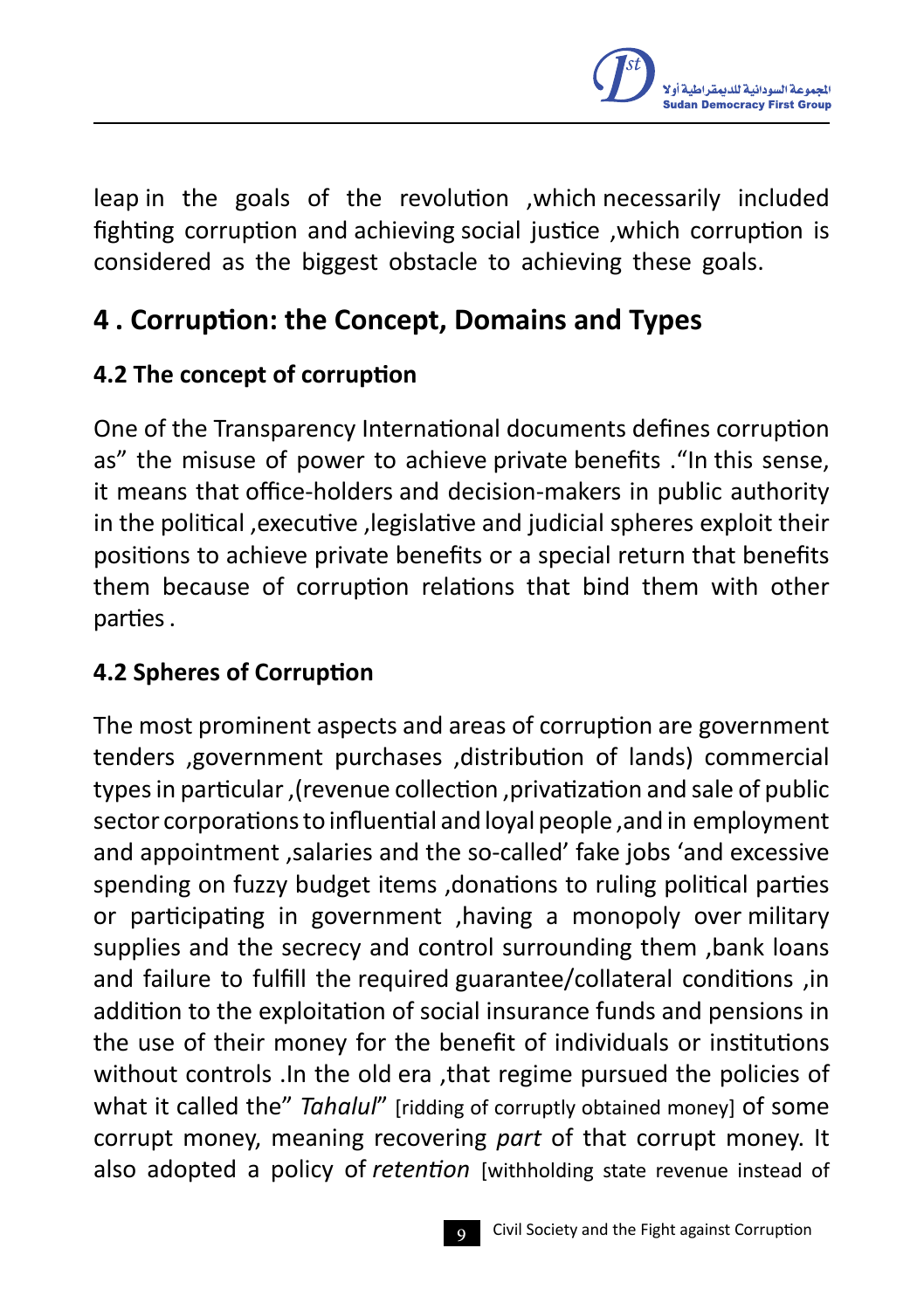

depositing in the treasury], which means legalizing corruption ,and that eliminates the jurisdiction over public funds for certain agencies according to well-known laws.

# **4.3 Types of corruption**

Decision-makers trade their powers by leaking secrets to others who kick back in return ,in addition to obtaining percentages from government contracts .A form of corruption was the extravagant hospitality for decision-makers and their families by companies that practice corruption .There was funding for the education of the children of decision-makers ,and there were also contracts of government) as a first party (that were concluded with the decisionmakers themselves , their relatives or friends) as a second party under conditions detrimental to public interest .Among the types of corruption was the doubling of the value of travel allowances and other allowances and the financing of ruling parties through the method of private companies in order to obtain privileges from the state ,and there was the imposition of royalties and the increase of taxes to become higher than what is required and then reduced to obtain private benefits .Thismethod can be used in political pressures, so that the benefits serve as a carrot and harmful measures as a tool offrightening, as was the case in the former regime

### **4.4 Types of Corrupt People**

It is necessary to distinguish between the senior corrupt people and the so-called *fat cats*, big whales, or big crocodiles on one side, and the small-time corrupt people on the other.

Senior corrupt elements are corrupters on a large scale and the effects of corruption are very severe and are in internal networks of interests may extend to the outside and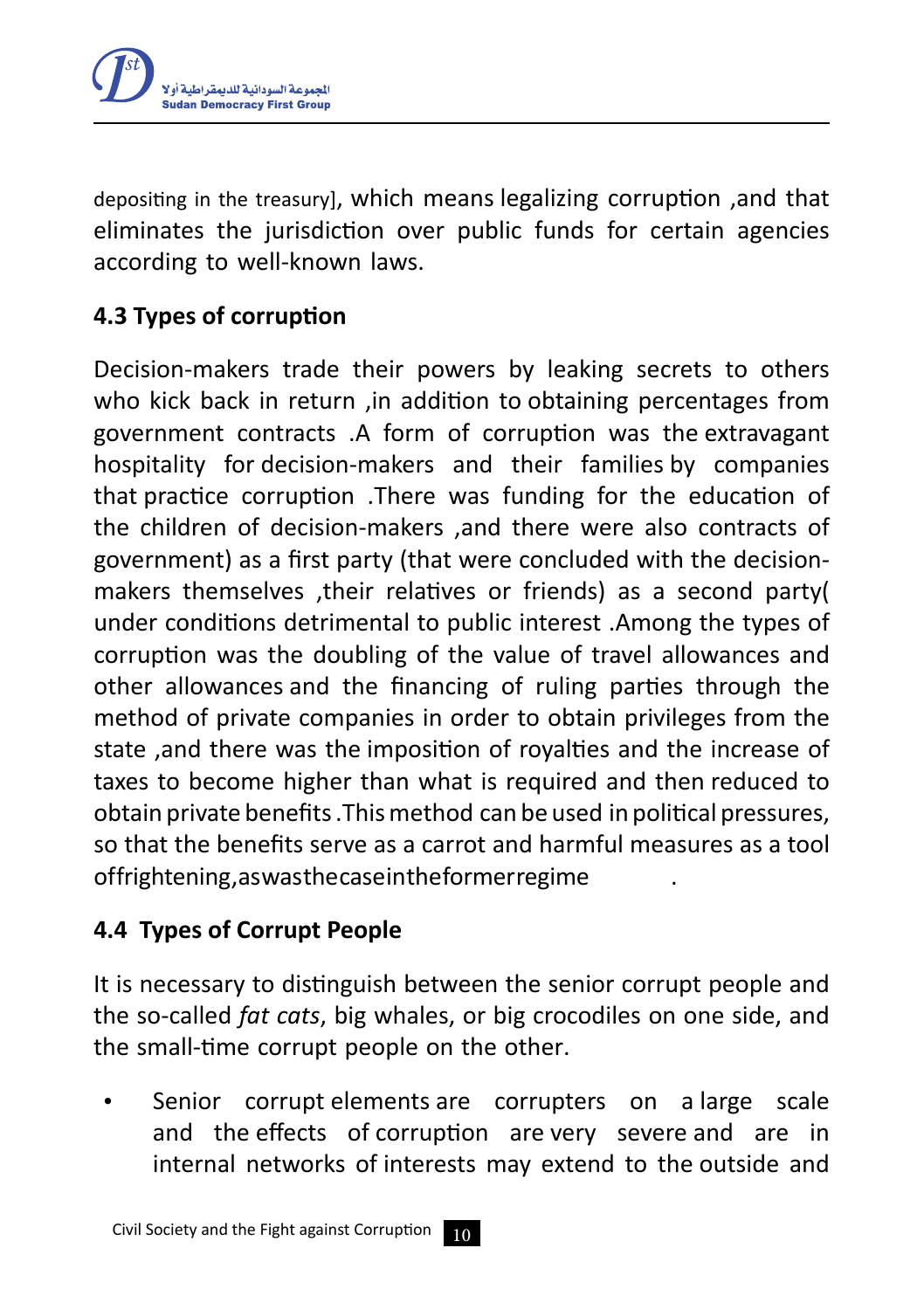

include many institutions ,whether in the state or otherwise, for example .Examples of such corruption are in the smuggling of currency and goods ,money laundering ,in large tenders and in the construction of infrastructure ,whether internal or cross-country streets ,to dams ,bridges and airports .It is difficult to pursue these big-time corrupt people ,because they know the ins and outs of states and societies ,and they know the weaknesses of the state , its institutions and its officials

As for the small-time corrupt , these become corrupt because of their low incomes as well as their ever-increasing family responsibilities ,especially in conditions of economic deterioration and stagflation ,and the state's useless red tape helps spread corruption among employees and citizens, and members of civil society may fall themselves victim to the dire economic reality ,especially in light of huge numbers of foreign NGOs and resources due to the absence of proper management ,discipline and accountability .

#### **4.5 Corrupt Rule versus Good Governance**

The environment that incubates all corrupt practices and all its types is corrupt governance which is the antithesis of good governance. Corruption of governance violates and wastes all principles of good governance and it does not achieve participation ,pluralism or partnership .Rather ,it pursues exclusion ,marginalization ,and, intellectual ,political and cultural unilateralism ,and combats the *other* opinion and sends opponents into prisons and *Ghost Houses* and eliminates all the solidarity and lacks the separation of powers and monopolizes all powers in the hands of the few ruling authoritarian corrupt officials so the accountability is absent together with the rule of law and resources are wasted through corruption

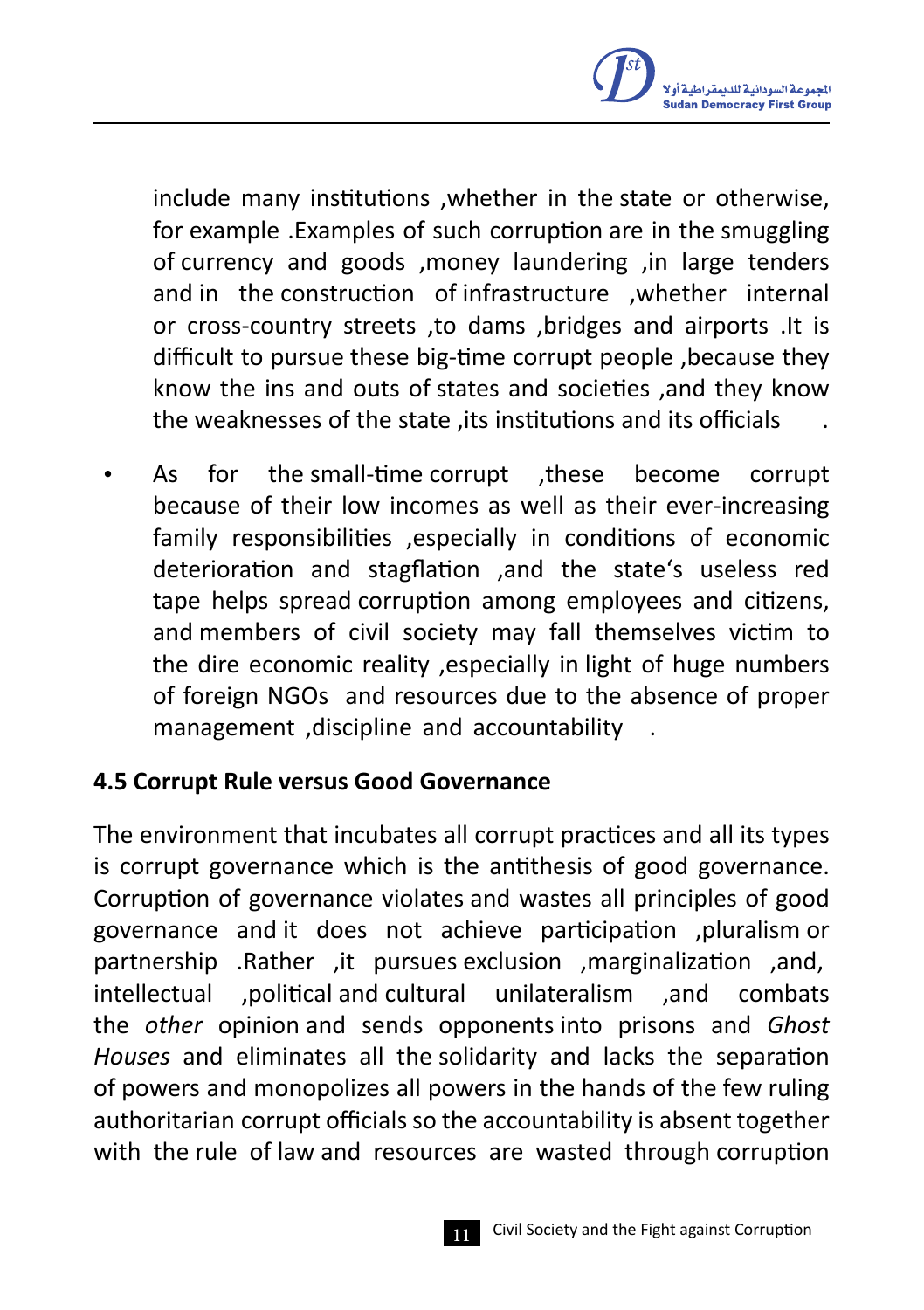

and monopoly ,without effectiveness and efficiency .The corrupt rulers and their corrupt patronage do not respond to the needs of the people and the prerequisites of a dignified life to them. for all this ,the state and society are afflicted by social and political tremors, coups ,armed conflicts ,civil wars ,disasters and crises ,as wasthe case inthedaysoftheformerregime .

The development of civil society action from charitable and developmental action ,the realization of human rights ,governance reform and the revolution against corruption puts civil society in front of the challenge of changing the government and revolution in order to achieve the goal of the glorious December revolution and its slogan of" freedom ,peace ,justice and revolution is the people's choice."

# **5. Social Responsibility and Fighting Corruption**

The United Nations Organization was keen on fighting corruption at the end of 1999 when it issued the United Nations Global Compact and established a special office for the purpose .The features of this declaration were clear in four fields ,namely human rights ,labor standards ,the environment and fighting corruption.

The UN Global Compact Network waslaunched in Sudan in December .2008Local and foreign companies and voluntary organizations INGOs [participated in the meeting, in addition to the United Nations and the state ,but this meeting did not leave behind a significant impact .Several activities took place in this regard ,which focused on the social responsibility of the private sector and its role in development .It later became clear that some private sector projects related to social responsibility were public relations projects and were closer to propaganda than to the concept of social responsibility ,as it became clear that the funds that were supposed to be destined to the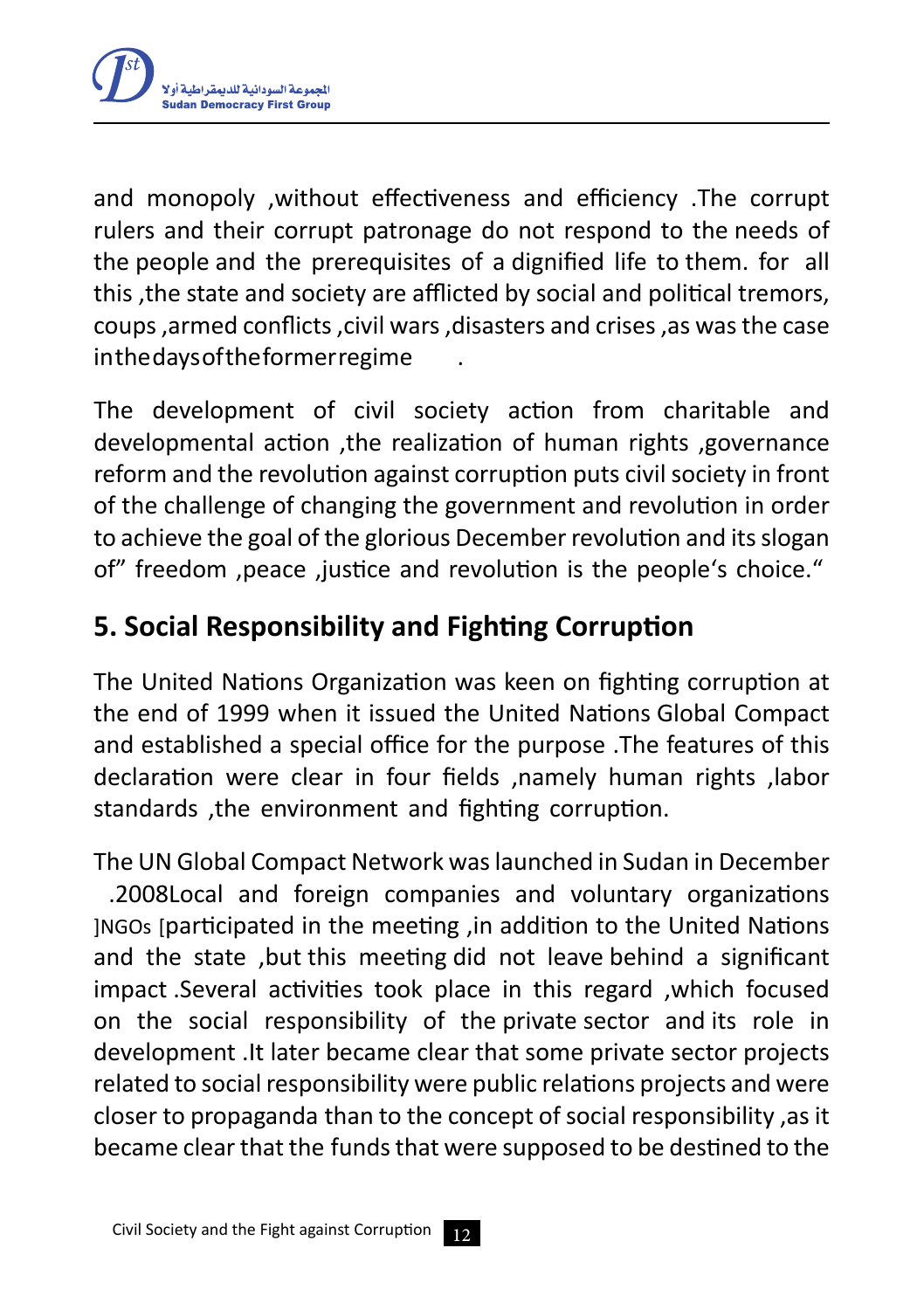

fields of social responsibility were allocated from resources from the private sector for the benefit of the defunct regime's institutions in an atmosphere of lack of transparency ,and therefore the Sudanese Global Compact Network project died in its infancy .It did not leave a dent in efforts to combat corruption but rather increased corruption.

### **5.1 Corruption in the Development Stages of Societies and States**

Societies go through two main types of transitions:

- Short and limited transitions .The most important of which is the transition from a military regime to a democracy .In this context ,Sudan witnessed four previoustransitionsin addition to the fifth transition in this current transitional phase) from colonialism to independence in ,1956 from a military regime to a democratic one in October ,1964 and from a dictatorial regime to a democratic one in April, 1985 and , in 2005 the transition triggered by the [Comprehensive Peace Agreement.
- There are comprehensive societal transitions .An example of that is the Sudan ,from a traditional society controlled by the tribe, blood relations and collective ownership of the natural means of production in the) tribal home system (to a modern society governed by a central state and moving to a decentralized system of government that achieves balanced development .Then there is the transition from an economic system ,closed on itself to an open ,globalized system governed by the laws of globalization and the information revolution, and fourthly] sic [from a society of war to a society of just peace and balanced development.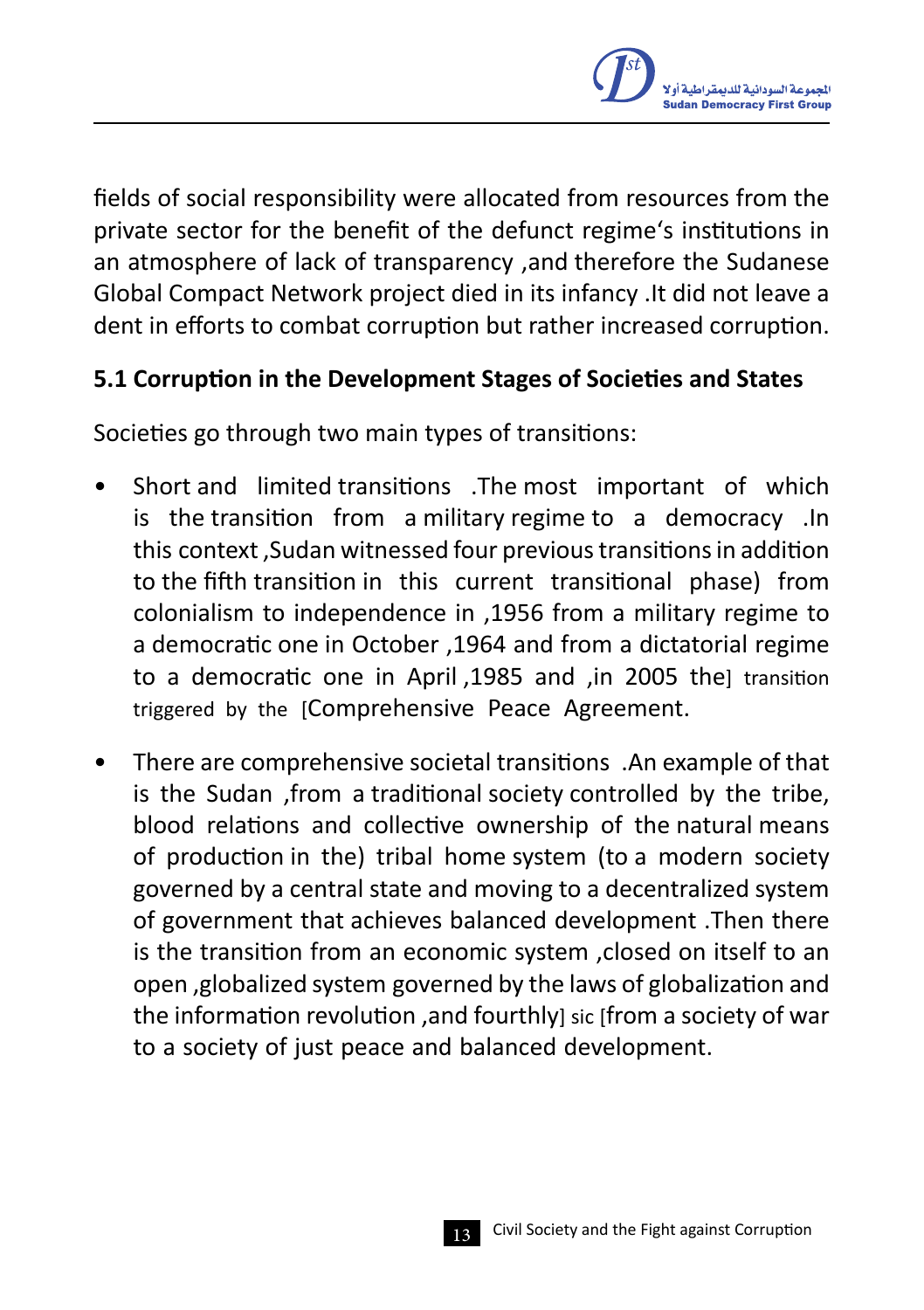

### **5.2 Corruption and Transitions**

Corruption has its own characteristics in these transitions differing in types and domains.

In the limited transition ,that is ,the transition from totalitarian dictatorial regimes to the democratic system ,the transition is limited ,as we mentioned above .It is worth noting that totalitarian ,dictatorial regimes achieve development but abolish democracy and political and civil liberties) or circumvent them under the pretext that democracy and freedoms hinder the speed and completion of decision-making, (eventually ending in the path in which development is absent and the regime skewed to corruption and lack of accountability and eliminates the separation of powers. So power is vested in the hands of the totalitarian military and civilians and society is overwhelmed by economic ,financial ,and administrative and political corruption ,and political clientelism spreads and interests networks spread at home and extends outward due to the absence of democracy ,accountability and accountability, and entrenched opacity and secrecy and the father of the g touch and narrow ruling circle in individuals concentrated in the hands of a handful of relatives and lining , as happened in the former regime .

This paper is limited to dealing with the transition from a traditional society to a modern society through the transitional society ,first because it is the current situation in Sudan ,and secondly because it is the most influential transition on corrupt practices ,and we leave the impact of other ,extended transfers on corrupt practices to other researchers and researchers.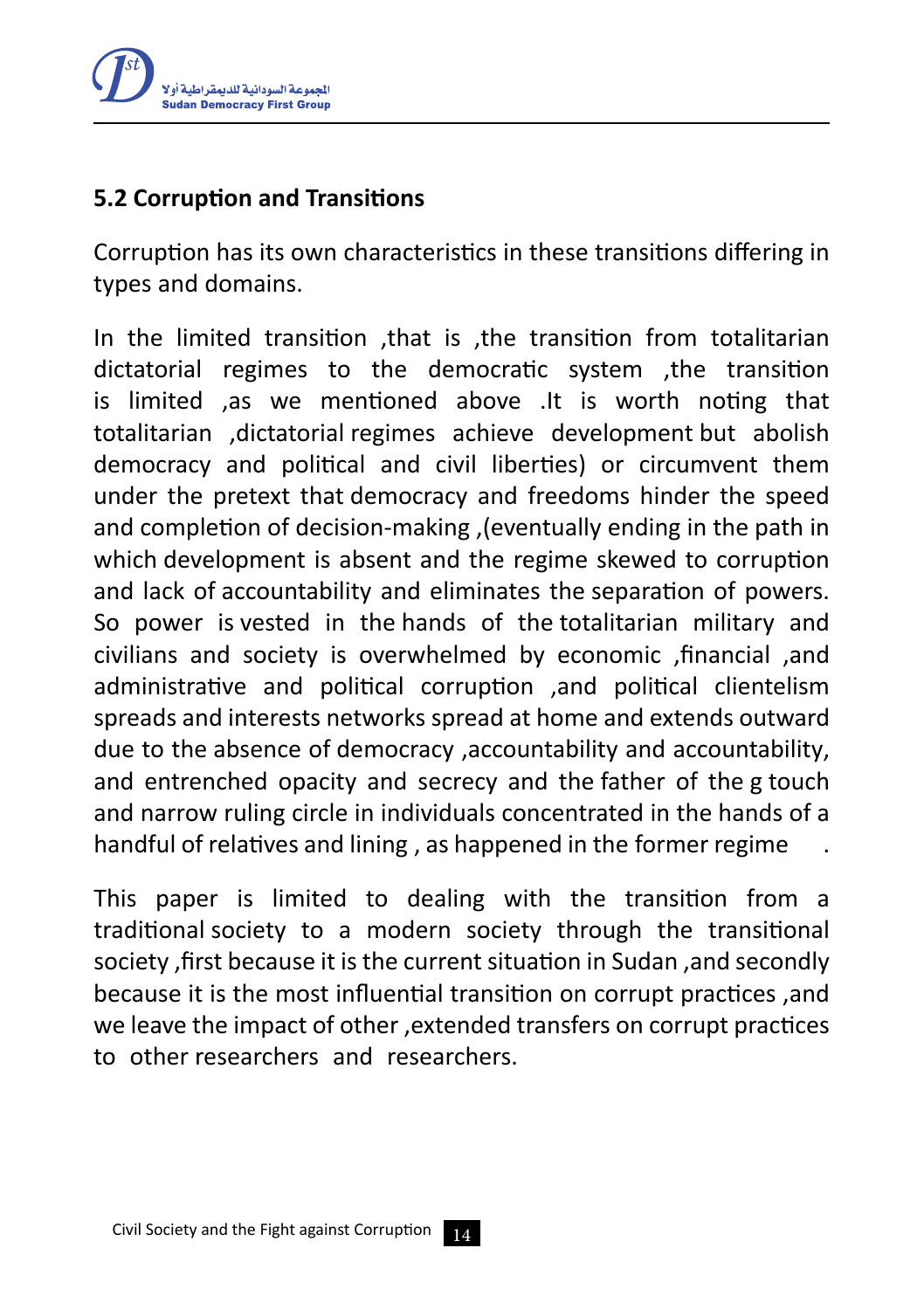

### **5.3 Corruption in traditional society**

Traditional society is the one which is governed by blood relations and the goal of production is for living .Traditional society has a very small percentage of corruption as the relations linking up its components are blood relations .These serve as regulatory mechanism for accountability that are very strict to protect traditional society and the strategy of collective survival in it.

#### **5.4 Corruption in the Transitional Society**

In the transitional society ,blood relations are weakened as an institution of control ,monitoring and accountability ,and the state appears with the mechanisms of control and accountability in its various emerging organs ,but these mechanisms are weak due to the weakness of the emerging state ,especially since the blood relationship continues in this society and affects the mechanisms of control ,accountability and oversight in the state .For the old still remains influential despite its decline ,and the new is still weak in the process of its creation and formation .Therefore ,corruption spreads in these transitional societies as the old value and behaviors are maintained .An example of this is the Sudanese saying" me and my brother against our cousin ;my cousin and I against the stranger;" without asking what is right?

### **5.5 Corruption in Modern Society**

In modern society ,the emergence of the state is complete ,so the mechanisms and laws of the modern state become the prevailing mechanisms ,whereby the separation of powers prevails and the rule of law is applied to all ,corruption recedes ,monitoring and accountabilityprevail ,andequality ofcitizenship prevails .Thisdoesnot mean that corruption will disappear entirely from society ,particularly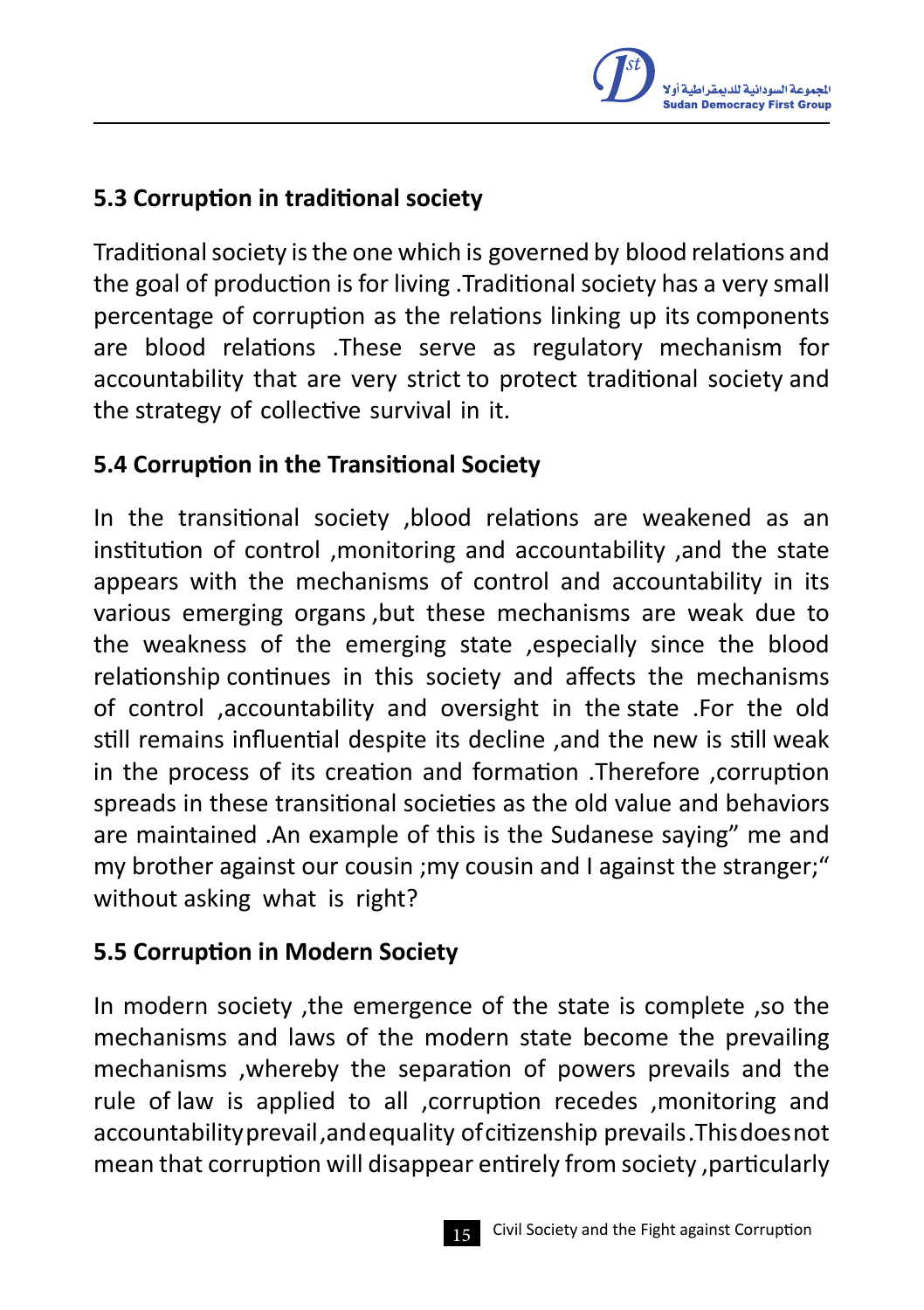

in upper levels of power but the modern organs of monitoring and control prevent the corrupt from evading falling into the hands of the law .Since the internal networks of corruption may extend to the outside ,these must be fought by anti-corruption networks made up of specialized civil society organizations at home and abroad, together with relevant state agencies.

# **6. The Importance of Information in the Fight against Corruption**

The phenomenon of information has become one of the basic characteristics of today's societies ; to the extent that modern societies in our time are called information societies .Access to information is linked to the level of political transparency and the existing system of governance that establishes transparency and accountability in the state, that raises the efficiency and credibility of the state, strengthens democracy and participation and raises the knowledge power of the general public to address issues of corruption and violation of human rights , and supports counter-1 corruption [movements with this cognitive power and obtaining information as a right of citizenship, which raises the awareness of citizenship and dignity

### **6.1The Right to Information**

The freedom to search for information ,the freedom to receive information ,and the freedom to transmit information are not part of a single right in human rights, as they were mentioned in the Universal Declaration of Human Rights (1948) and the International Covenant on Political and Civil Rights .)1966( The right to information is also directly contained in Article 19.2 of the International Covenant on Civil and Political Rights adopted in ,1966 and which came into effect in March ,1976 which says" ,Everyone shall have the right to freedom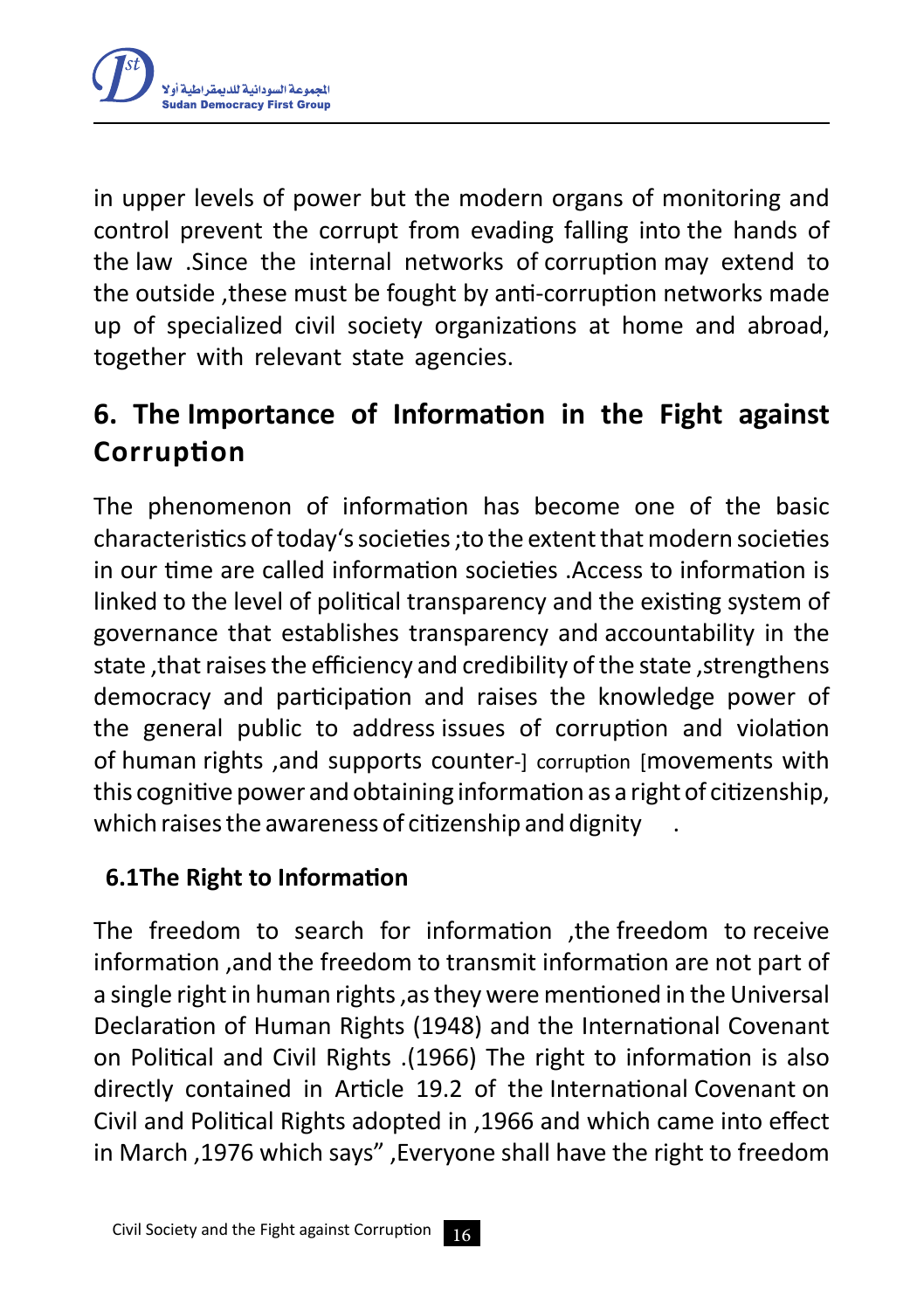

of expression ;this right shall include freedom to seek ,receive and impart information and ideas of all kinds, regardless of frontiers, either orally ,in writing or in print ,in the form of art ,or through any other media of his choice ."However ,Article 19.3 restricts this freedom and subjects it to some restrictions to be specified by the text of the law and to be necessary ,such as respecting the rights of others or their reputation and also to protect national security ,public order ,public health or public morals.

### **6.2 Information for Consumer Protection**

- Consumer protection is based on four basic rights, which are among the human rights and were declared by John F. Kennedy in the year 1962, namely:
- <sup>o</sup> The right to safety, aimed at the defense of consumers against injuries caused by products and services;
- <sup>o</sup> The right to information on the components/ingredients of goods and services;
- <sup>o</sup> The right to choose between the different goods and services, meaning the prevention of monopoly;
- <sup>o</sup> The right to be heard, i.e. a consumer's voice is to be heard, to realize their participation in protecting themselves and protecting society.

In 1985 a United Nations resolution was issued to add four other rights , namely

- · The right to have basic needs met;
- · Right to compensation and to litigation;
- · The right to a safe and healthy environment;
- · The right to training and education.
- It is worth noting that the right to meet basic needs and in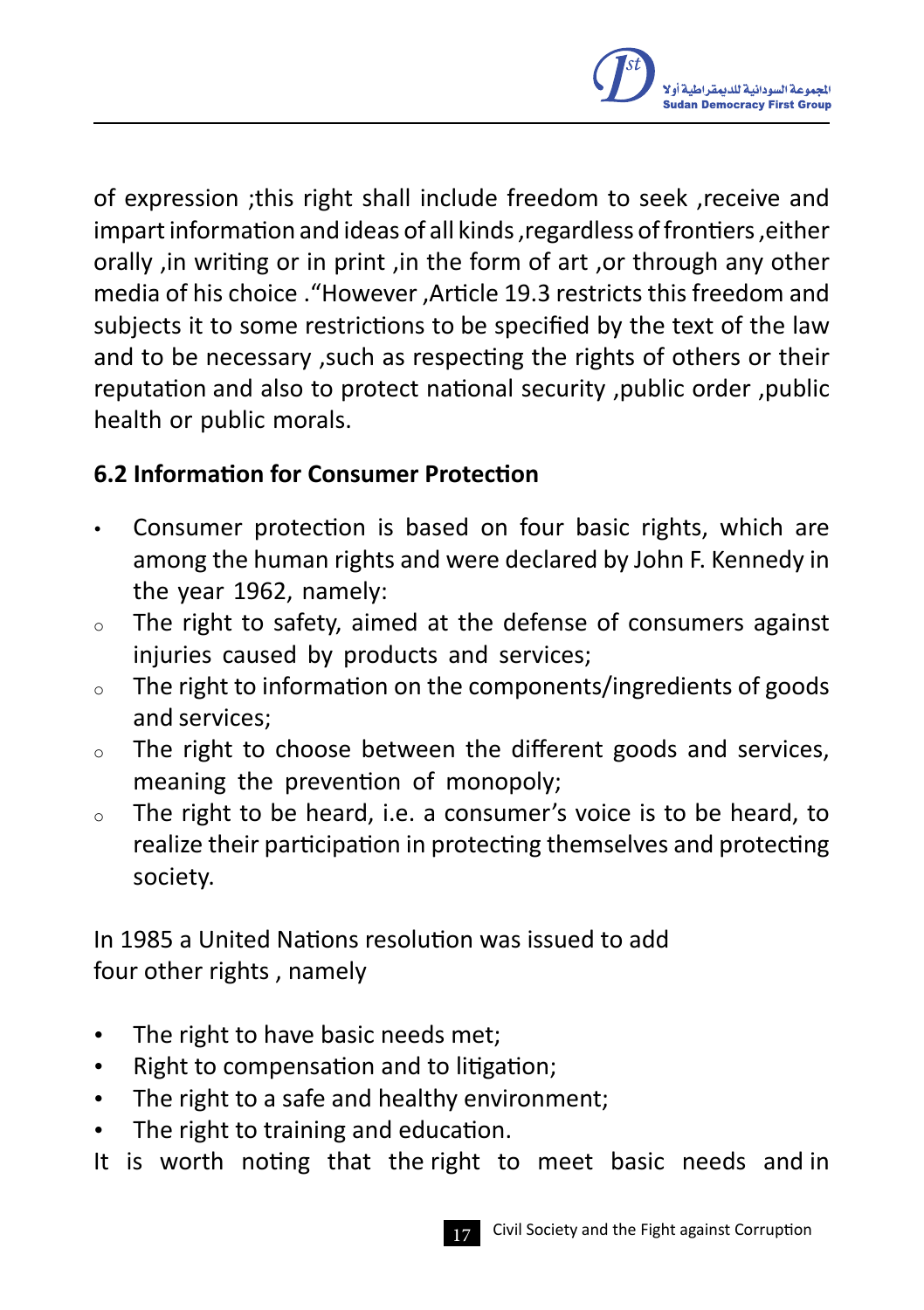

a safe and healthy environment was mentioned in the 2015 Sustainable Development Goals ,in the first goal ,which isto eradicate poverty ,and in the second goal ,which is the complete elimination of hunger.

# **7. Domains of Civil Society Action in Combating Corruption**

Civil society works in many fields to combat corruption ,the most prominent of which are the following:

### **7.1 Education**

The educational and awareness-raising efforts are carried out in close cooperation with the anti-corruption media and research institutions through the means of knowledge such as lectures ,articles ,seminars and others as they all contribute to mobilizing public opinion, as is the case in advocacy campaigns in the media and in social and political seminars .In this context ,civil society demands the introduction of human rightsin school curricula at all levels of education .The curricula must include sections on transparency and fighting corruption.

### **7.2 Monitoring and Control**

The monitoring and control of corruption is complicated because it is carried out in very crooked and complex ways ,especially when it is carried out at high levels in state agencies and when it is carried out in complex internal and external relations that need accurate monitoring and control of corruption by various methods and indepth and lasting efforts of specialists and professionals from jurists, economists and informatics experts .These efforts may be costly, especially those that corrupt people penetrate in the monitoring and control process.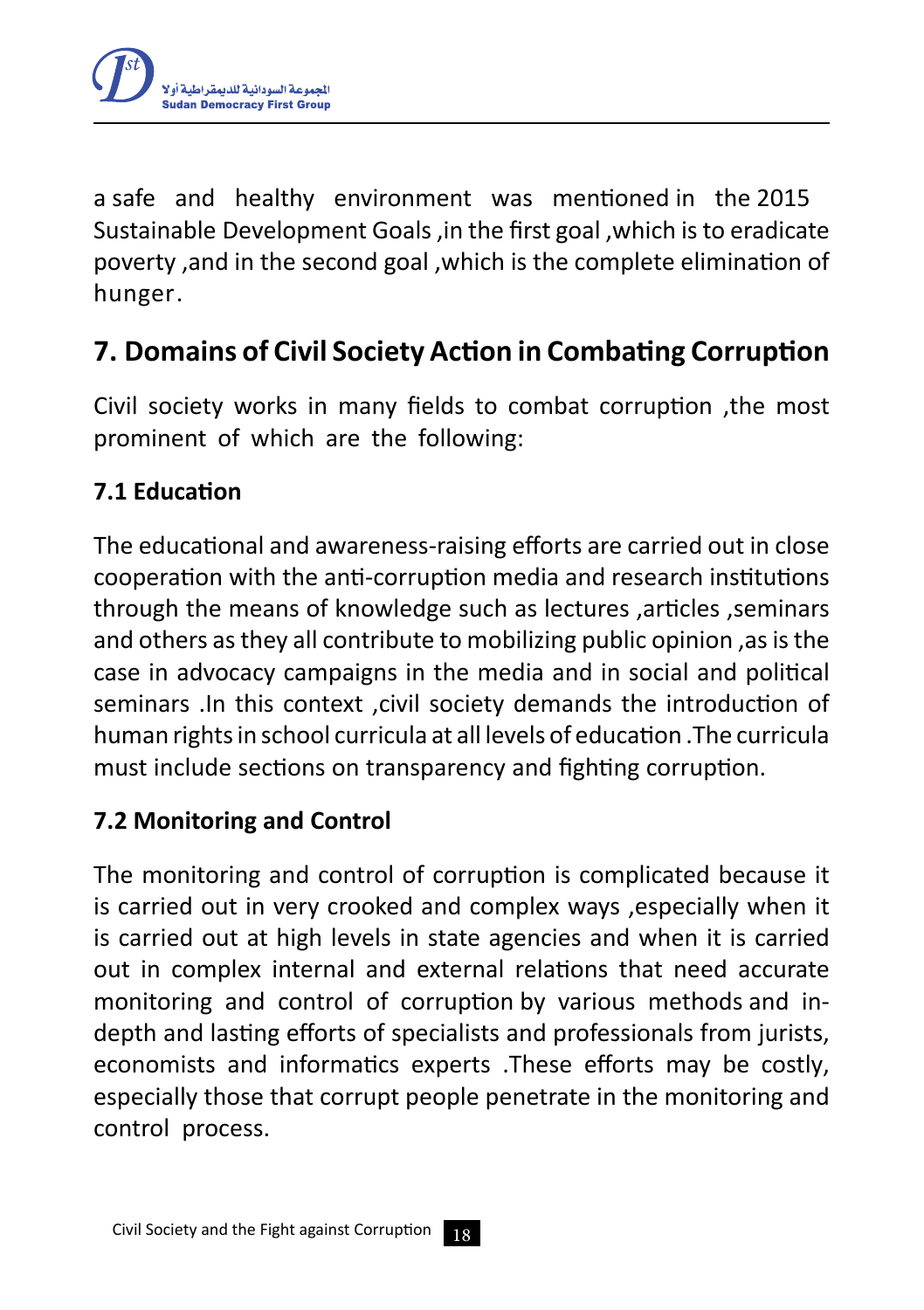

#### **7.3 Monitoring and Controlling State Agencies**

Among the negative characteristics of the current Sudanese state apparatus is the' *Shulaliyah*' [buddies' nepotism] and the narrow interests of these blocks of buddies, the absence of integrity and transparency, in addition to the complete loyalty to those who are higher in the career ladder , especially the ministers and undersecretaries .During the reign of the former regime ,these bodies became subjected to the security services .Rather ,they became their implementation implants inside and outside government agencies .These agencies are completely far from the interests of the people ,which necessitates a complete reform of them through the development of strict ,people-biased legislation and regulations that govern their behavior and made committed to transparency and kept away from personal loyalties and disregarding any clientelist selfaffiliated tendencies that subject the services to any party that seeks private interest and the practice of corruption .

Also ,these agencies must be ready to provide the information required by citizens and civil society ,provided that this information does not intersect with national security) in its precise and specific sense ,not the ambiguous misconstruable meaning that some officials in these agencies hide behind ,so that they do not present any information that serves the public interest .(It is necessary for this to be Web-based communication sites where all the information related to these services that help to fight corruption are posted

Public relations departments must be an outlet for society ,providing it with the information and services necessary to combat corruption. The reports of the Auditor General for the work and performance of these services must be available to the public .Anti-corruption networks ,which monitor and control these services ,can rely on testimonies of trade unionists and loyal workers without exposing them to any damages whatsoever .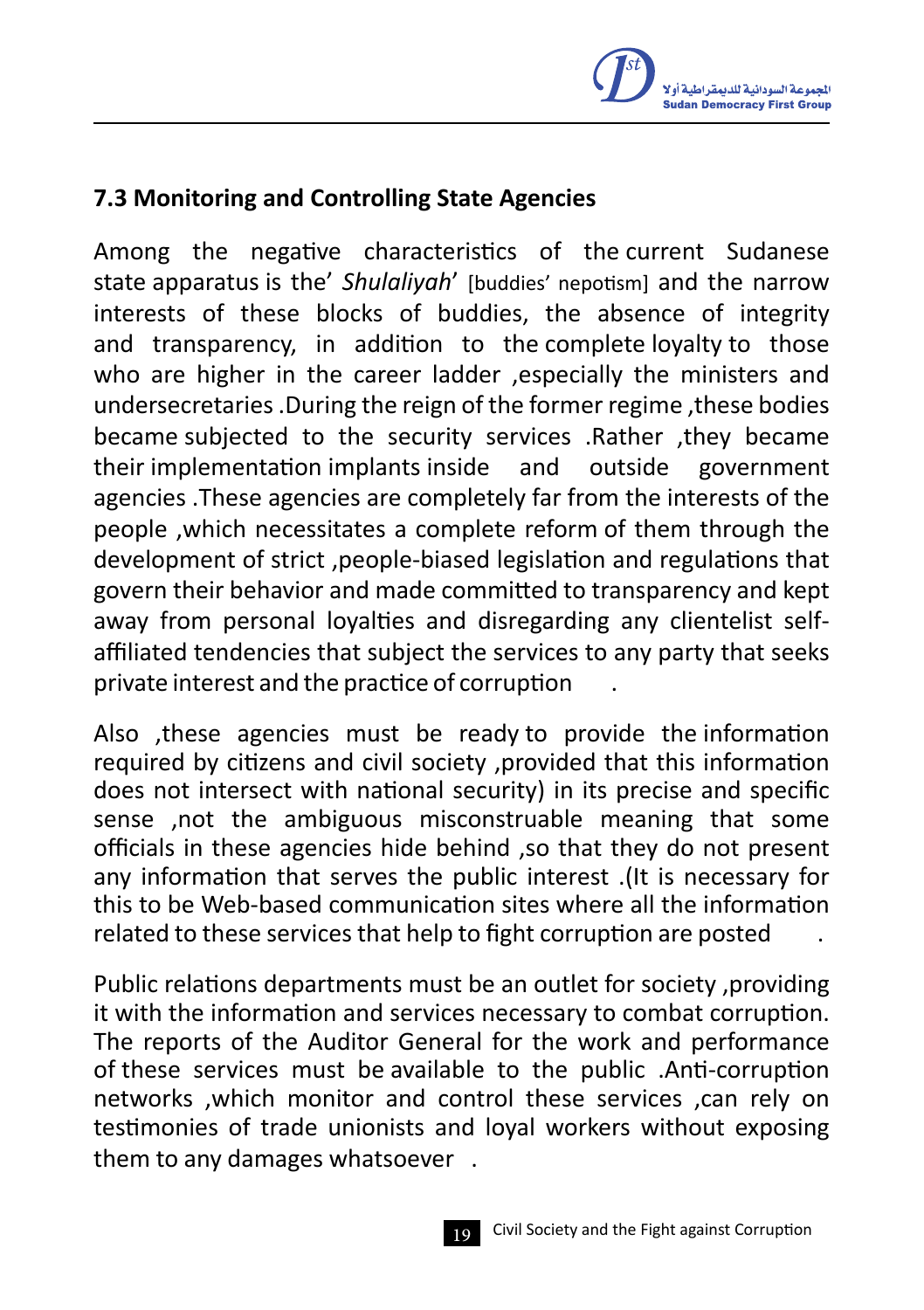

### **7.4 Legal Aid and Advocacy**

### **i. Legal aid**

In order for anti-corruption activists in civil society not to turn into victims who are accused of slandering others 'reputation before the courts ,by the actions of the corrupt and corrupting and their lawyers, they must be provided with legal aid ,which comes in two tracks :First of all ,for those whistleblowers seeking to uncover corruption ,in order not to fall into legal pitfalls that hinder their efforts .Secondly, for those who face charges in prosecution offices and courts brought by the corrupt.

The protection of civil society activists and the media in the event that they are exposed to legal accountability for which the corrupt employ elite lawyers to hide their corrupt practices may require legal aid from well-versed and trained jurists to protect them from the various charges that these activists fall under their charge from the corrupt, especially those influential in the various agencies and institutions in administration and the economy ,both public and private .This legal aid often needs clean funding that national and independent civil society organizations cannot provide because they do not have sufficient resources to provide such legal aid .So what to do?

### **i. Advocacy**

Advocacy is a partial change process, part of the total community change process. It is also an organized process for an organized activity to achieve specific goalsin a specific period of time ,and it goes through several stages ,including planning ,implementation ,interim and final evaluation .In the war against corruption ,the corrupt and corrupting people may turn civil society activistsin the field of human rights and the media ,to become the accused and bring them to trial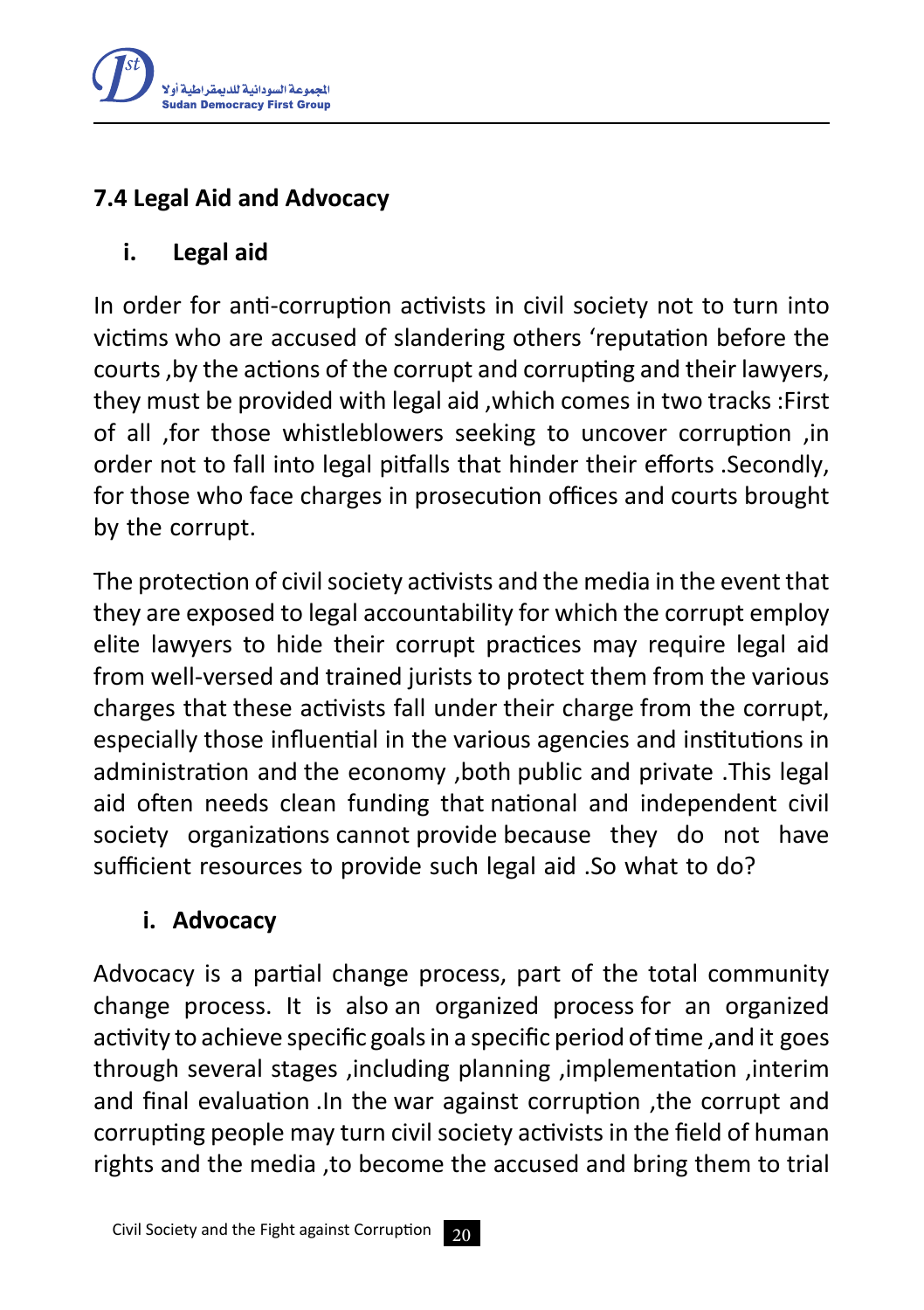

on charges of defamation ,in cooperation with the corrupt in the justice system and corrupt lawyers .Therefore ,activists in civil society and honorable lawyers must come to the defense of anti-corruption activists by organizing advocacy campaigns to prevent rendering them' executioners ,'while they are victims of corrupt executioners, and anti-corruption activists must turn to fight the corrupt .One of the most important goals of these campaigns is to mobilize public opinion in seminars ,lectures ,demonstrations and protests ,and the caveats in these activities are to avoid incitement and politicization.

There is a great deal of literature on advocacy that can give guidance in the fight against corruption .As for legal aid ,it is provided to individuals present before courts against the corrupt in transactions of buying corrupt goods ,servicesthat do not match the specifications and contracts signed between two parties ,as well as in the case of illegal contracts.

### **7.5 Legal Reform and Governance Reform**

Legal reform is one of the most important factors in combating corruption and this requires strong cognitive and professional efforts to objectively demand this reform at the various levels of the government system .This is in addition to mobilizing public opinion supporting this reform in strong and broad advocacy campaigns ,the issuance of legislation to combat corruption ,and the establishment of institutions to combat corruption ;in addition to the employment of qualified personnel committed to fighting corruption.

# **7.6 Corruption Networks Vs Civil Society & Media Networks Fighting Corruption**

The practice of corruption takes place in complex networks formed on the basis of the levels of different agencies and institutions in the state

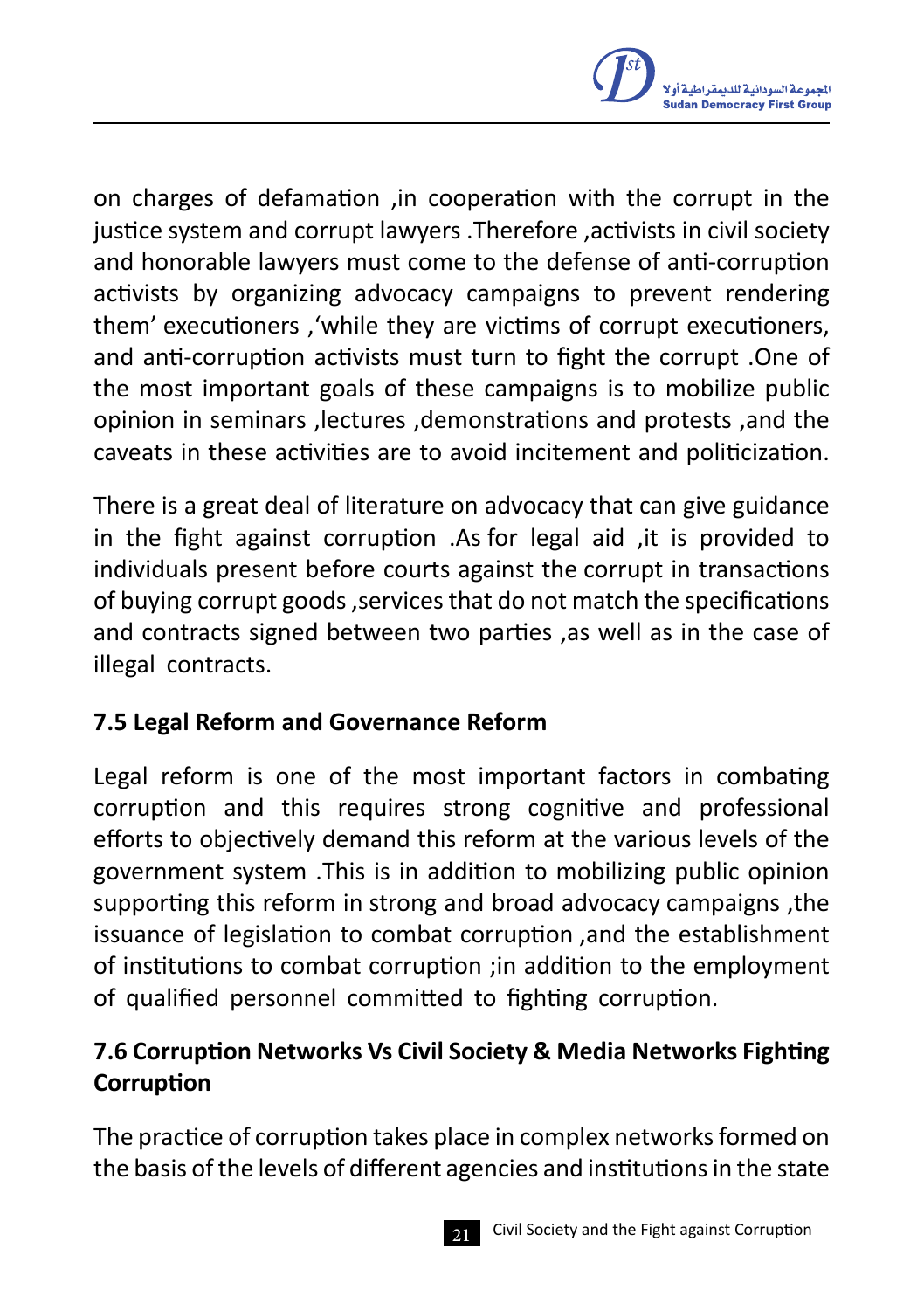

and the private sector, internally and externally, and this fact clarifies criminal mafia networks. To fight these networks, of civil society and media networks, and anti-corruption agencies are required to uncover these corrupt networks in all its details and the actors involved in it with high professionalism, especially since the networks of corruption may resort to violence and physical liquidations when they are cornered up.

Anti-corruption networks must be well-organized ,manned by civil society activists and the media ,because fighting corruption networks cannot be successful and accomplished without close cooperation between individuals and anti-corruption organizations

# **8. Sudanese Civil Society and the Fight against Corruption**

Consumer issues began to pop up in global public opinion since the 1950s and 1960s, when Kennedy announced the Four Consumer Rights.

Then began to specialize in the division of labor and the separation of consumption and production ,such asthe difference between farmers and crafts .In the event that consumption ,production and consumer and producer are identical ,there is no need to control the product ,as regulation is subjective because the producer and the consumer are the watchdogs of goods.

With the scientific and technical revolutions that led to the separation of the consumer from the producer and even becoming far apart at the geographical level) e.g .in the case of agricultural production in the countryside and consumption in cities by urban residents and industrial workers , (therefore it has become imperative that control over products is carried out by actors other than the producers. However ,in medieval times ,there were craftsmen's associations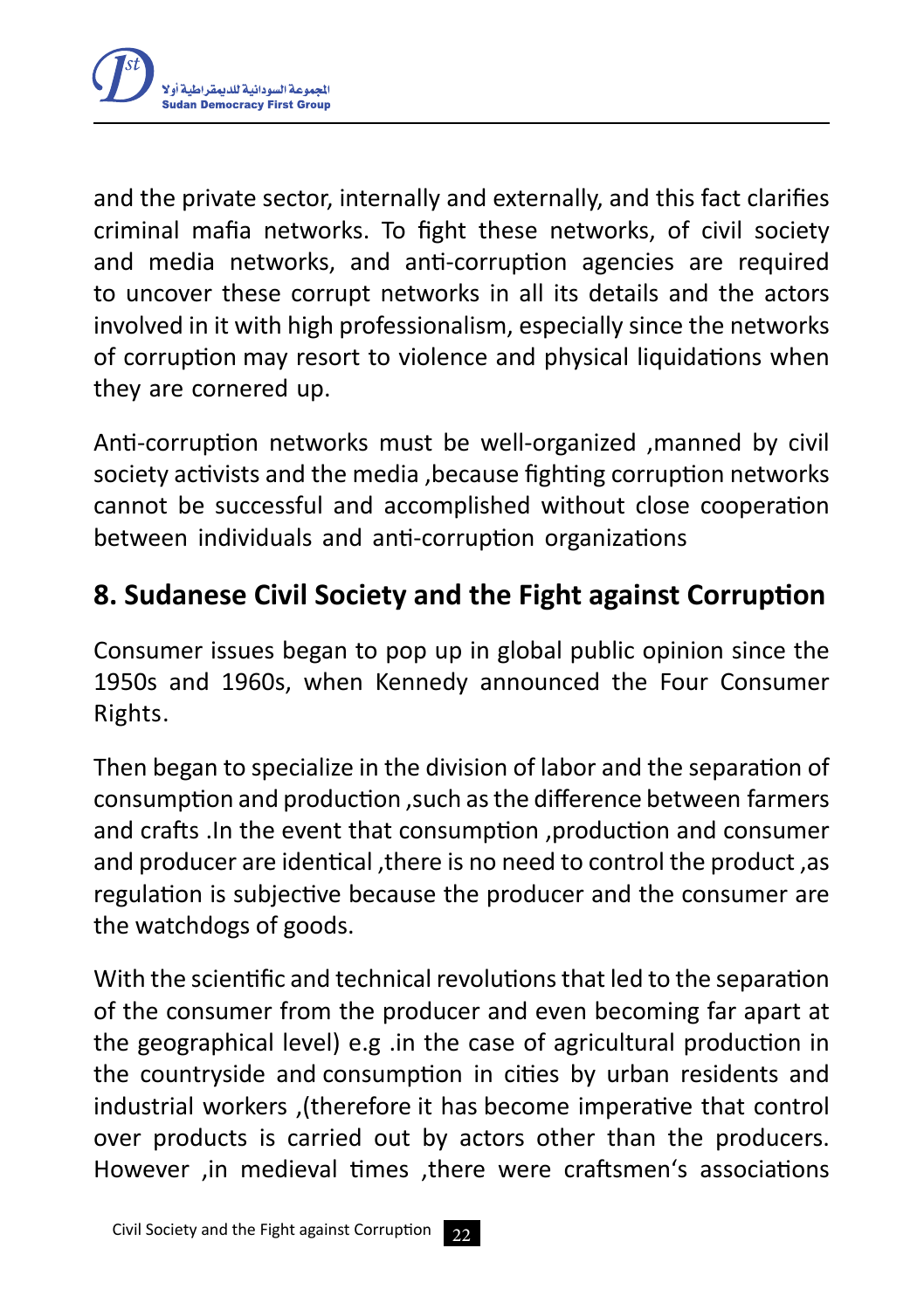

that monitored the quality of their production and guard against the intrusion of foreign bodies into these crafts ,affecting the craftsmen's reputation and keeping them from competing with others outside their organizations.

In advanced stages of development ,the state began to intervene in the issue of specifications of goods and services by imposing specific standards and measures for commodities .Industrial development also began to affect urban planning ,separation appeared between industrial and residential areas ,and markets appeared in separate areas ,thus absenting the direct link between producers and consumers ,and as a result ,consumer-imposed control of the product hasemerged .

In recent decades ,associations for consumer protection and combating corruption have been formed in all countries ,and the United Nations has also focused on fighting corruption ,as the UN declared the International Year for Fighting Corruption in 1999 sic.[ this show of interest included the recovery of funds looted from weak countries in the Third World.

#### **8.1 Sudanese Society for Consumer Protection**

The division of labor in Sudan was and still is very weak .Rather, predominantly in the countryside ,conformity between the producer and the consumer is the rule .The division of labor in Sudan did not advance clearly except with the entry of colonialism at the beginning of the last century ,and specialization continued with the development of society and the effects of the scientific and technical revolutions in the advanced world .The importance of consumer issues was demonstrated in the 1970 s and of the 1980s and as a result, the Consumer Protection Association was established in .1997 It was formed out of academics and university professors ,members of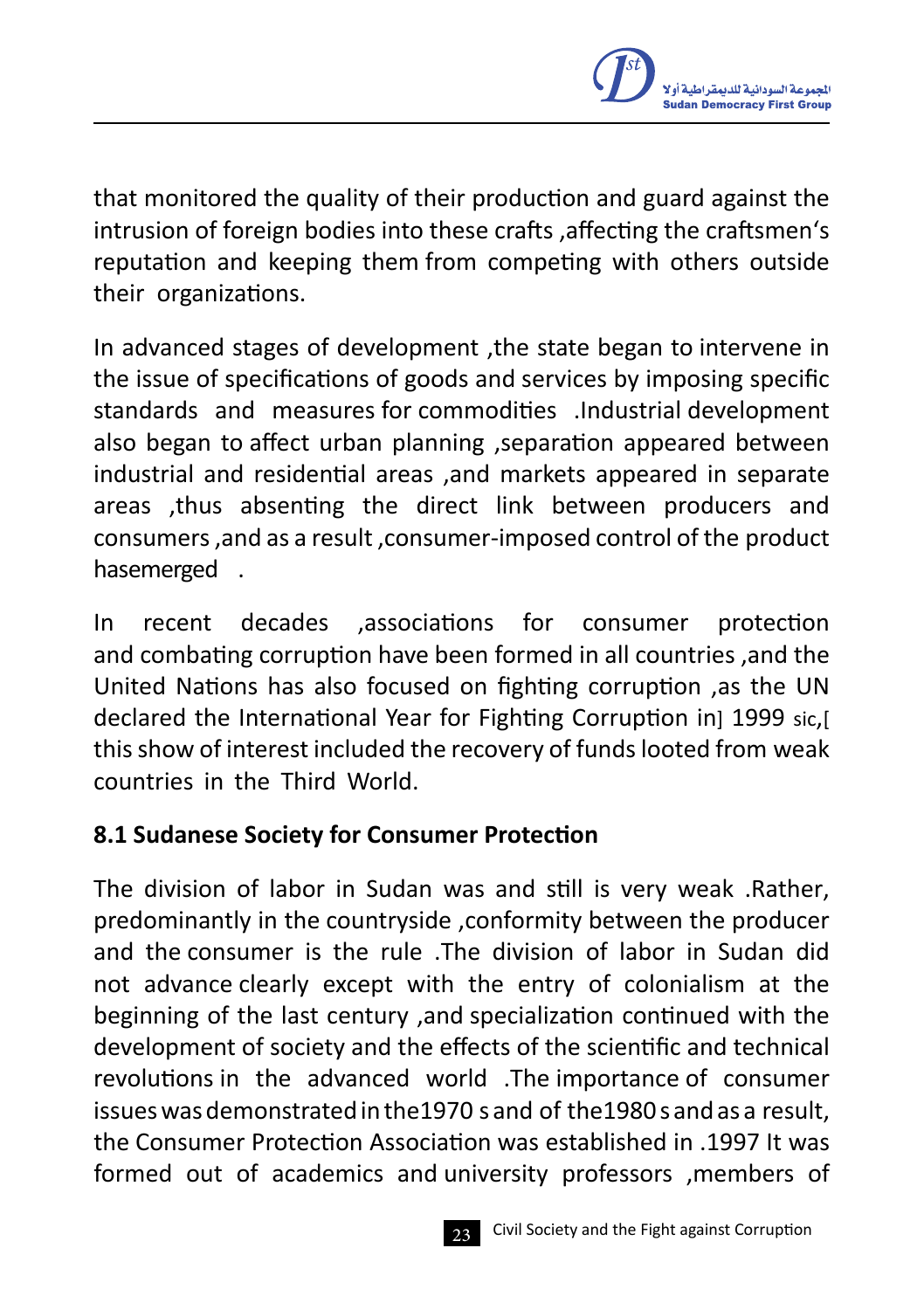

the EnvironmentalProtectionSociety ,duetotheinterferencebetween the two fields) consumer protection and environmental protection.( The work of the Association at the outset was in a narrow range, away from the reality of the average citizen .It then began to expand its scope of work through partnerships with some organizations such as Friedrich Ebert ,by organizing its activities in the markets and city outskirts and providing seminars and lectures ,which gained them a mass momentum ,especially with the entry of some corrupt and expired consumer goods ,without control ,from the Gulf countries.

In the year ,2001 the Sudanese Standards Metrology Organization )SSMO (began to realize the important role of this Association in raising consumer awareness ,through the efforts of its General Manager ,the late Abdel Qader Mohamed Abdel Qader .SSMO began to provide some logistical assistance to the Association ,such as allocating office space for it in the SSMO premises ,and involving the Association's membership in issues related to consumer protection. Also ,members of the Association were appointed in the technical committees of SSMO .This was a quantum leap in cooperation between the Association and a technical institution in the state.

In ,2003 a new] Association [committee was formed ,which included highly specialized and knowledgeable elements ,which strengthened the Association's transition from elitist work to mass action, and branches of the association were formed in some neighborhoods in the capital city and in the various states of Sudan .

The year 2005 represented a tremendous breakthrough for the Association as it organized the Arab Consumer Forum in Sudan ,and this forum was held with great success and accuracy in organizing and preparing scientific papers that were a real breakthrough in voluntary work .This conference cemented the relationship between the various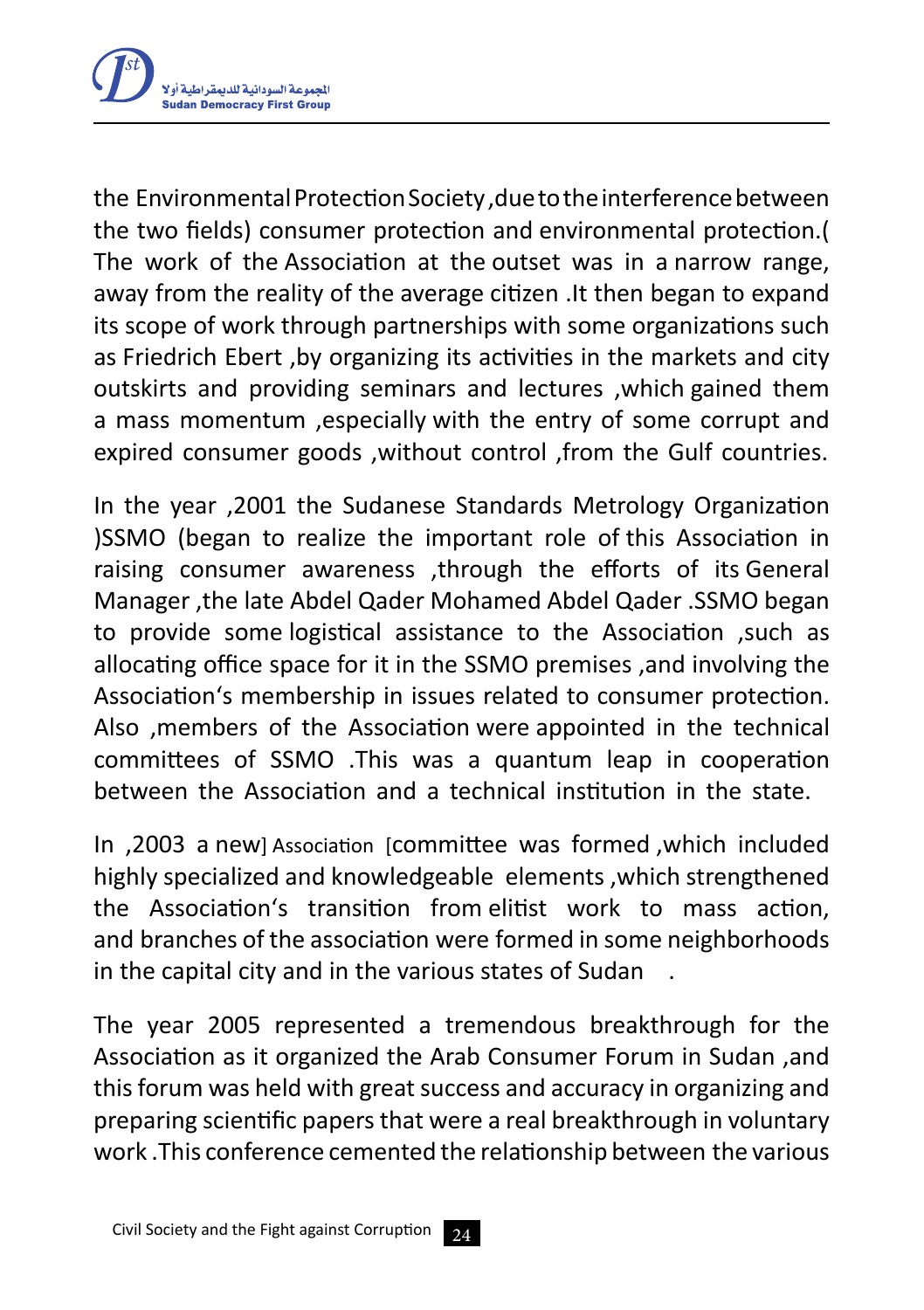

state agencies and the Association ,and the relationship between the Association and SSMO will be further cemented after the success of this conference .Broad partnerships have also been established with voluntary organizations] NGOs , Jespecially the Sudanese Environment Conservation Society ,in defending consumer rights and environmental rights] sic , and the Association regularly participated in regional and global conferences ,and its general secretary has become a member of the World Consumer Organization ,which confirms the success of the Association at this stage and later .It was involved in a lot of decision-making related to consumer issues by participating in periodic forums of the Ministry of Industry and Trade and SSMO. During this period, the Association had great successes, an example of which was the establishment of the Consumer Protection Prosecutor's Office in ,2001 and a judicial circuit specialized ,devoted to consumer protection ,was established.

The SSMO adopted the Association's proposal to form the National Committee for Consumer Affairs ,which included a number of civil society organizations and relevant government institutions.

### **8.2 Sudanese Environment Conservation Society** (**SECS)**

SECS was formed in the years 1976-1977 by academics at the University of Khartoum in the wake of the drought and desertification wave at the end of the 1960s and the beginning of the1970 sin Africa. It was an elitist organization that did not expand in the Sudanese society ,compared to the expansion of natural disasters and civil wars in the country until recently .Environmental awareness was very weak despite the famines ,drought and desertification that struck Sudan ,the desert encroachment which at that time reached 15 km [per annum ]?due to natural disasters and human activity .Despite that ,environmental disasters did not meet the attention of state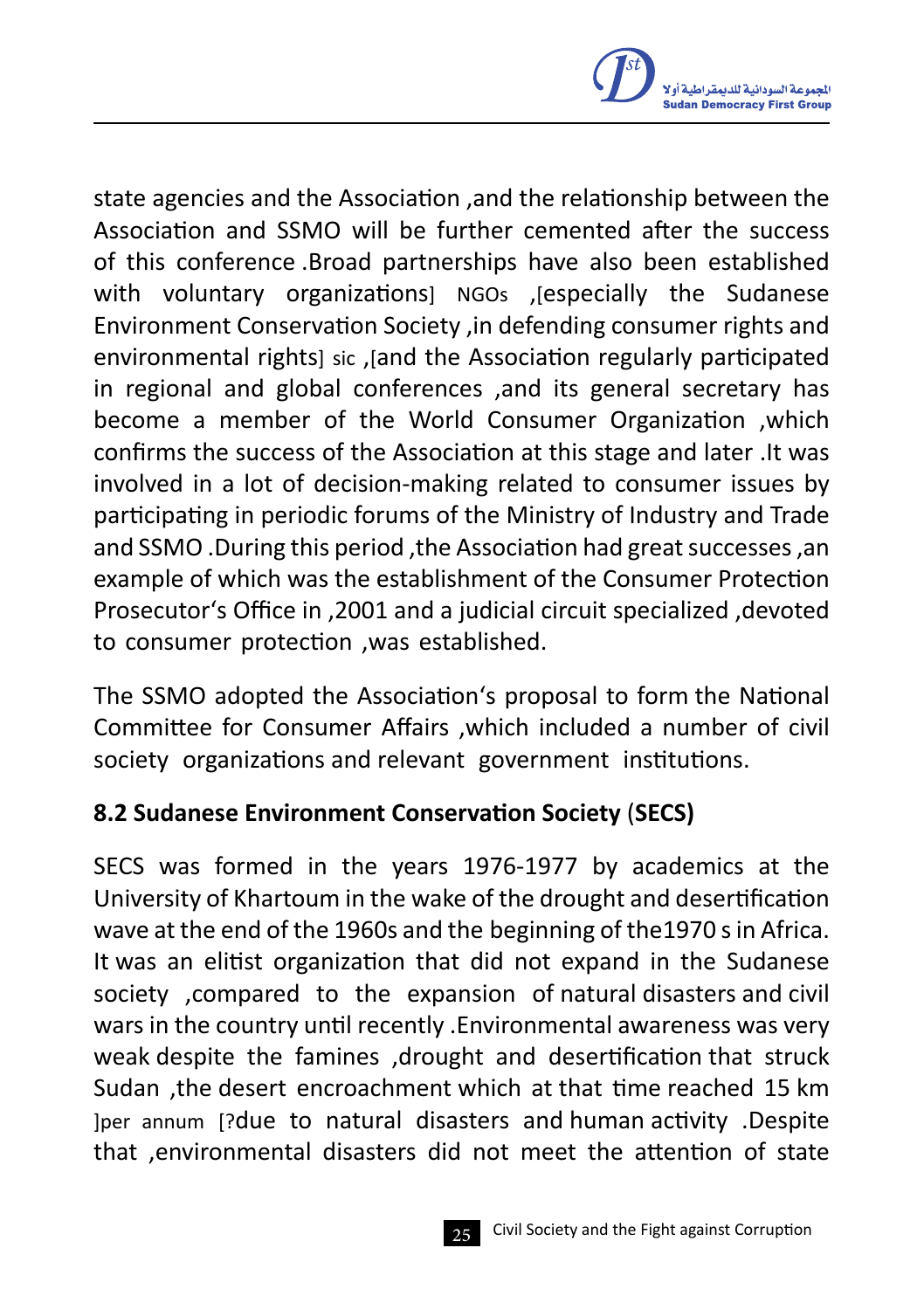

institutions or the Sudanese public opinion ,so the establishment of SECS was a glimmer of hope in this catastrophic development .

In its beginnings ,the Society did not garner attention except in academic circles ,but it also received ridicule and scorn at times ,and was accused of transmitting European concepts to Sudanese society. At the end of the1970 s and the beginning of the1980 s ,the disaster of drought ,desertification and famine struck the African continent, displacing hundreds of thousands of Sudanese from afflicted rural areas to cities .A location deserves mentioning :the village of *el Miwailih* (west of Omdurman, (which became a symbol of this disaster and the impact of these catastrophic events .Show of concern for the environment began locally and internationally ,and the term' sustainable development 'appeared in 1986 in the wellknown book entitled Our Common Future .An important period in the history of SECS began in cooperating with foreign voluntary organizations] INGOs, Jespecially German ones, as a result of the spread of the Green Movement in Germany .Partnerships grew between the SECS and the Hans Seidel and Friedrich Ebert Foundation ,and within the framework of these partnerships ,SECS organized ,at the beginning of the Third Democracy ,training courses for political parties ,journalists ,teachers and administrative officers .A sectoral understanding prevailed in its work at that time ,according to the specialization and qualifications of the elites who had established the Society .Training was based on this sectoral approach ,to include water ,forests ,rangelands ,wild animals and livestock .In the mid-1980s ,a holistic ,integrated and comprehensive understanding of environmental work crystallized by presenting issues of sustainable development ,environmental legislation and waste of various kinds )the book" :Our Common Acceptance» » Sustainable Development("

Environmental awareness began to spread ,and colleges and

26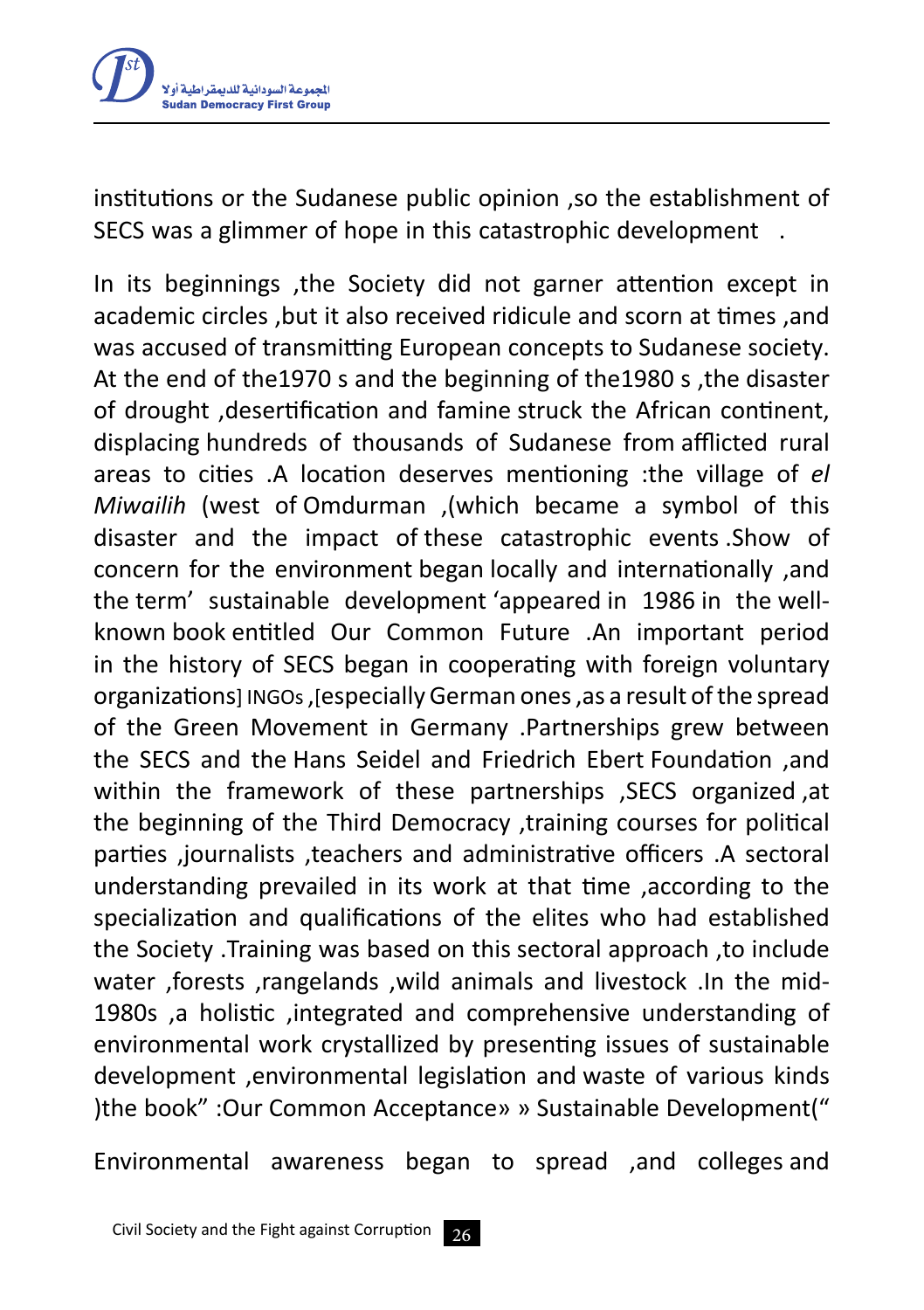

departments of environmentwere formed in a number of universities, and in the1990 s ,agencies were formed in the state to protect the environment ,including the Supreme Council for Environment and Natural Resources ,the Ministry of Environment ,the Environment Protection Prosecutor's Office and the Environment Court .

In ,1997 SECS ,the Supreme Council for the Environment and Natural Resources and Friedrich Ebert presented the National Plan for Environmental Action ,based on a holistic and integrated understanding .The phenomenon of climate change at the end of the twentieth century raised questions about the responsibility for climate change and solutions .In this context came an analysis of environmental corruption and environmental justice.

SECS responded to the December 2019revolution and to its slogan of' freedom ,peace and justice .'It held a forum" The Fifth Transition" to discuss the slogan of the revolution and its relationship with environmental issues .Hence the debate was renewed on environmental peace ,environmental justice and environmental corruption .Faculties and departments of the environment churned many graduates as volunteers in SECS who participated in the Fifth Transition Forum.

### **8.3 The Sudanese Center for Peace and Development ) Khartoum (**

There were appreciated efforts by the National Center for Peace and Development in Khartoum ,in cooperation with international organizations in organizing awareness-raising activities on the harms of corruption and its negative effects on developmentsince .2004 The Center carried out many important activities with the participation of some foreign organizations] INGOs [and many well-known personalities ,from among politicians and academics ,participated in those activities .These efforts continued to draft a strategy to

Civil Society and the Fight against Corruption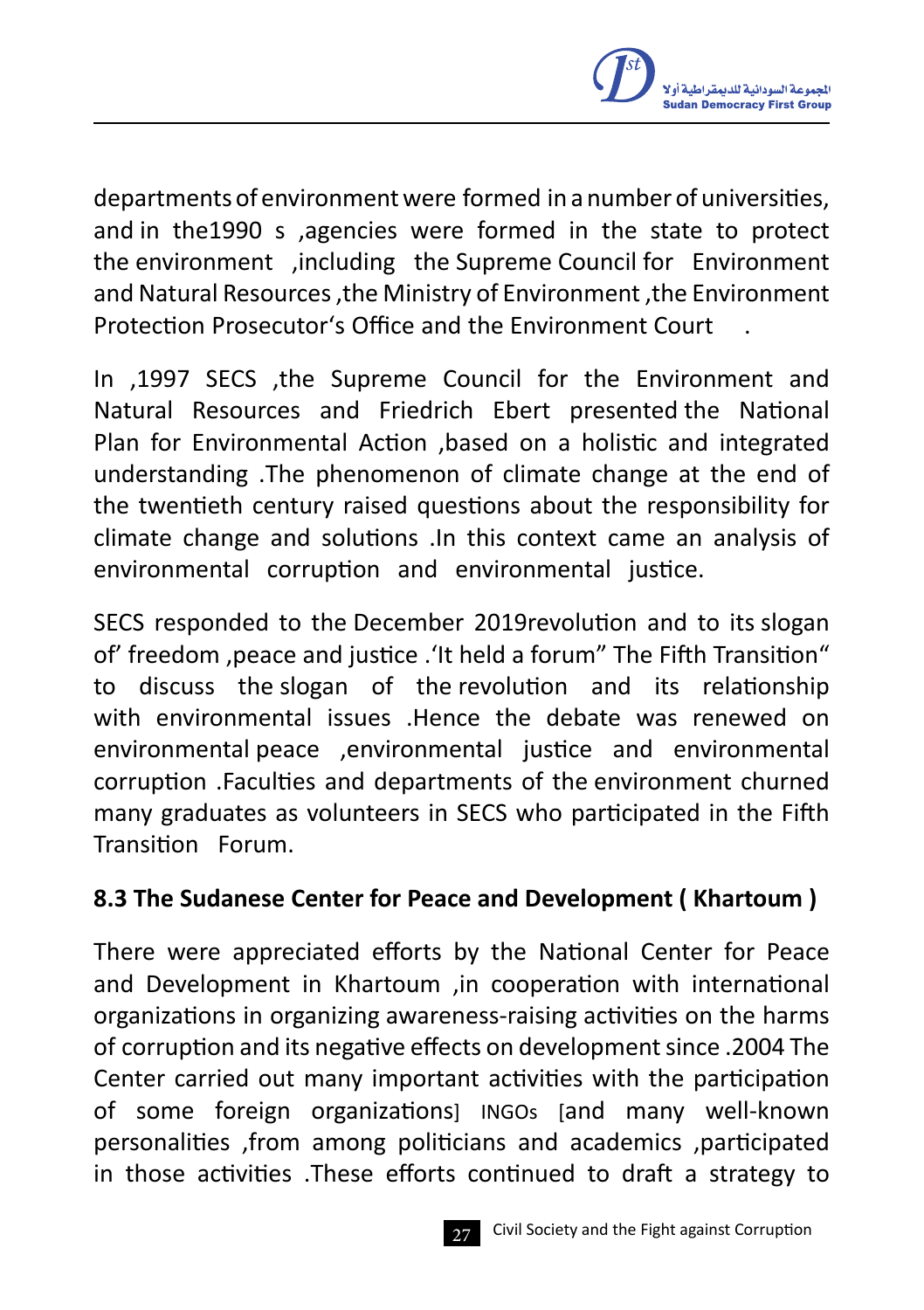

combat corruption ,as well as starting the formation of the Sudanese Transparency Organization .However ,these efforts did not develop into a national campaign to combat corruption ,perhaps due to the state'srepressivepolicies undertheoldregime .

### **8.4 Sudanese Transparency Organization**

The Sudanese Transparency Organization was registered in 2008 with the Voluntary Work Commission berhaps the Humanitarian Aid Commission )HAC [(and commenced action in .2014 The Organization works to establish partnerships with other civil society organizations and the government to enhance transparency .Among its objectives is to educate and enhance the capacity of civil society to monitor and measure the extent of reform efforts .It also monitors the impact of corruption on development .Also ,it conducts research and analysis to measure the effects of corruption and adopts a dialogue approach in its awareness-raising work .One of the telecommunications companies filed a police report against the president of the organization ,Dr el Tayeb Mukhtar ,on 19 February ,2019 but the company came short of going to court ,while he tried to follow up the report to reach the court to reveal the company's corruption.

28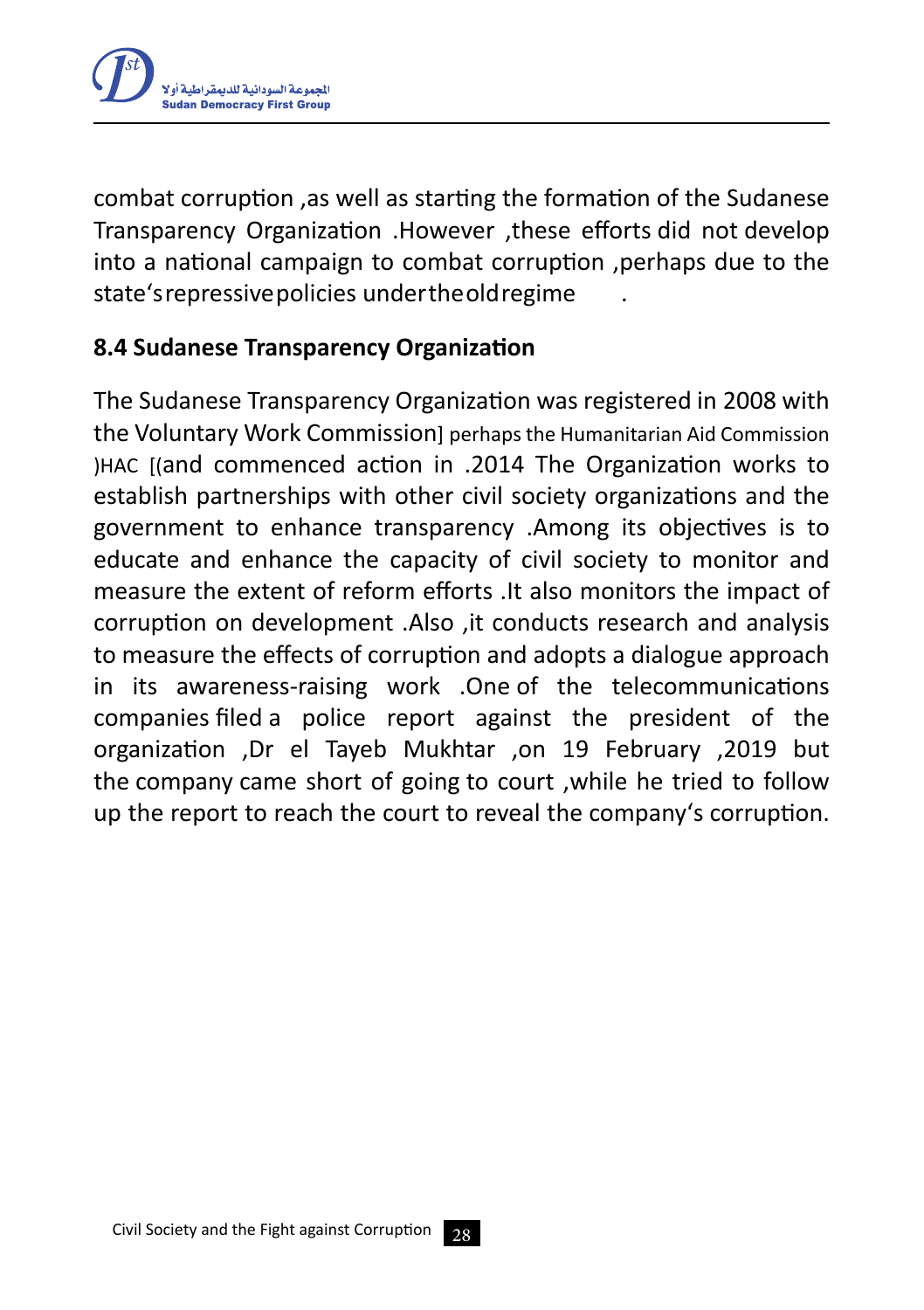

# **9. Recommendations**

This paper concludes with a summary that has been formulated in recommendations to help the Democracy First Organization in its action to fight corruption.

The fight against corruption is a complex process ,so the role of civil society organizations in this is complicated as much as the complexity of the process of corruption carried out by the corrupt and the corrupting at the expense of the general public .Therefore ,civil society organizations must carefully draft their strategy to combat corruption in the various components of this strategy ,including training ,accountability and monitoring ,legal aid and organizing advocacy campaigns and proposing the necessary legislation for institutions specialized in fighting corruption.

In addition ,close cooperation between civil society organizations, according to the specialization of these organizations ,is a must ,and cooperation between these organizations) and their networks (with institutions and workers combating corruption is imperative ,too.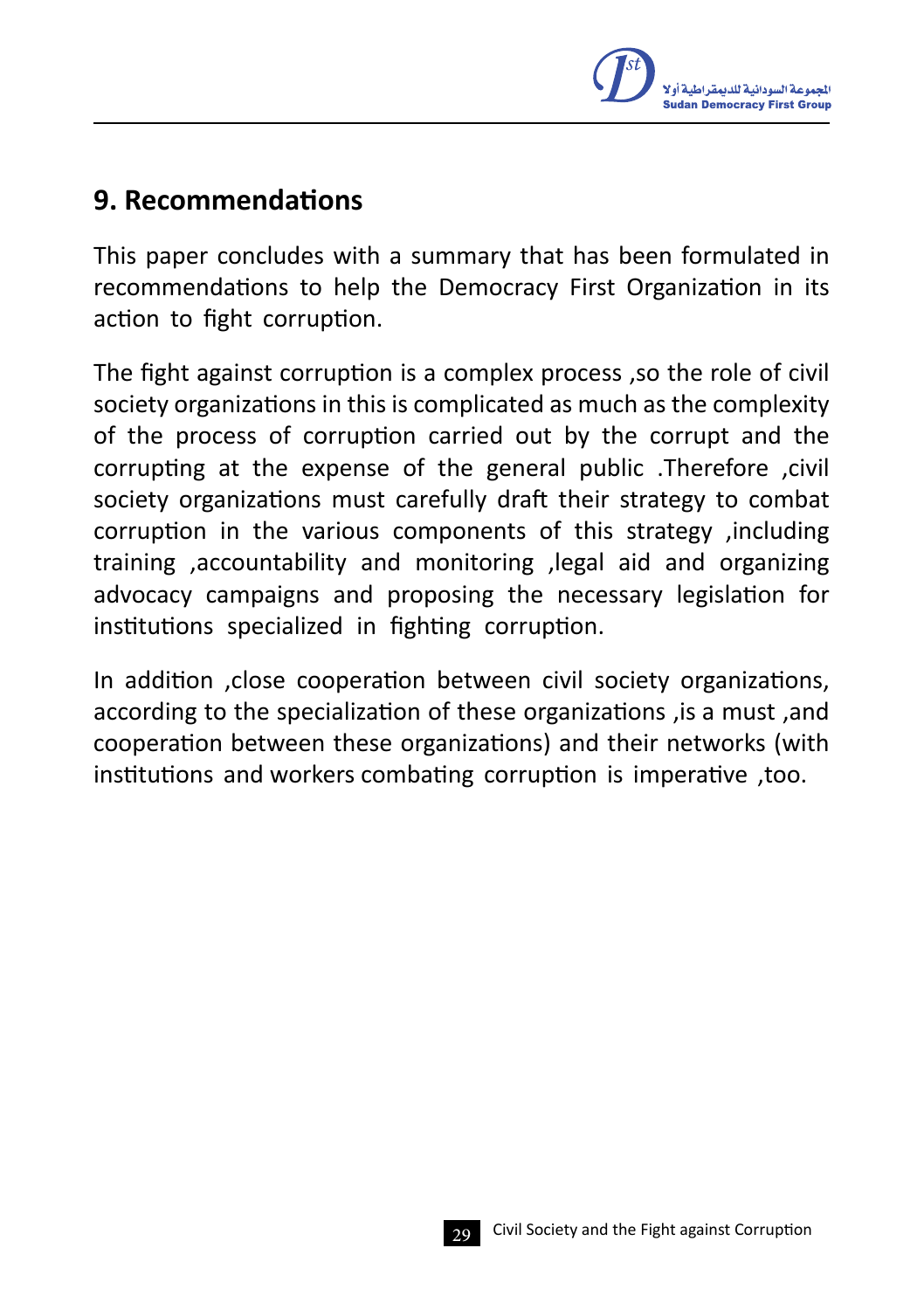

#### **Recommendations:**

- 1. To intensively educate civil society activists in the field of fighting corruption;
- 2. To focus on young people and students of both sexes in anticorruption campaigns;
- 3. To support legal cadres and qualify them to join anti-corruption legal aid institutions and to encourage them to put in place the necessary legislation for this;
- 4. To form networks of civil society organizations acting against corruption according to their specialization. Such as "education, legal aid, monitoring etc;
- 5. To cooperate with media professionals to spread a culture of fighting corruption and to organize specialized workshops for media professionals in combating corruption in the various fields mentioned in this paper;
- 6. There are proposals to develop human rights curricula in schools and universities. Curricula may be added to these, focusing on combating corruption and consumer rights as part of human rights. Curricula for the protection of the environment in educational institutions should include issues of environmental corruption, environmental justice and environmental rights in general;
- 7. To issue training manuals in various fields to combat corruption and build the capabilities of trainers in this field;
- 8. To ensure close cooperation with the Office of the Auditor General in publishing the office's reports to educate the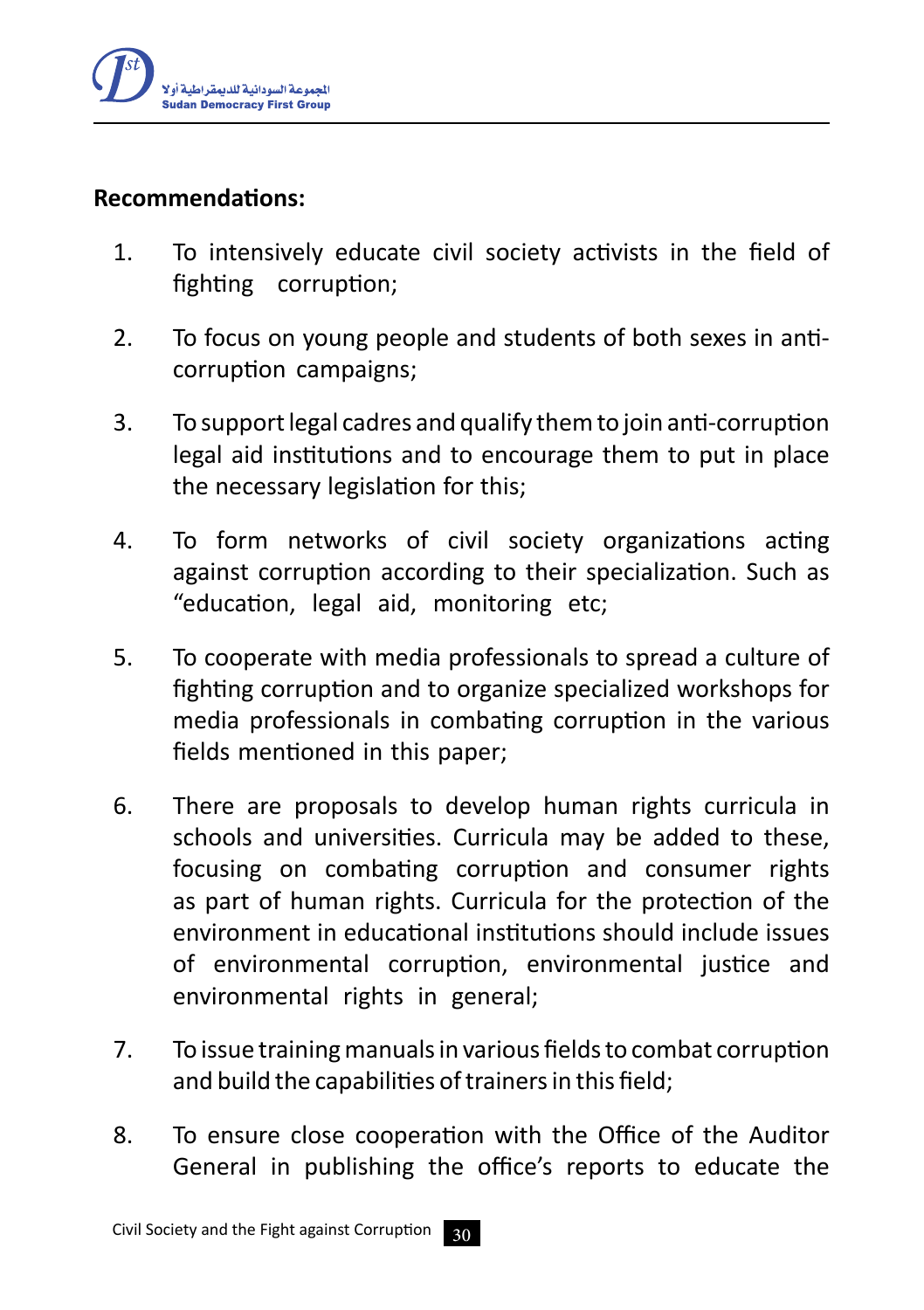

masses and the popular mobilization to fight corruption on the basis of these reports.

9. This paper can become training material in fighting corruption, along with the other papers presented in the workshops.

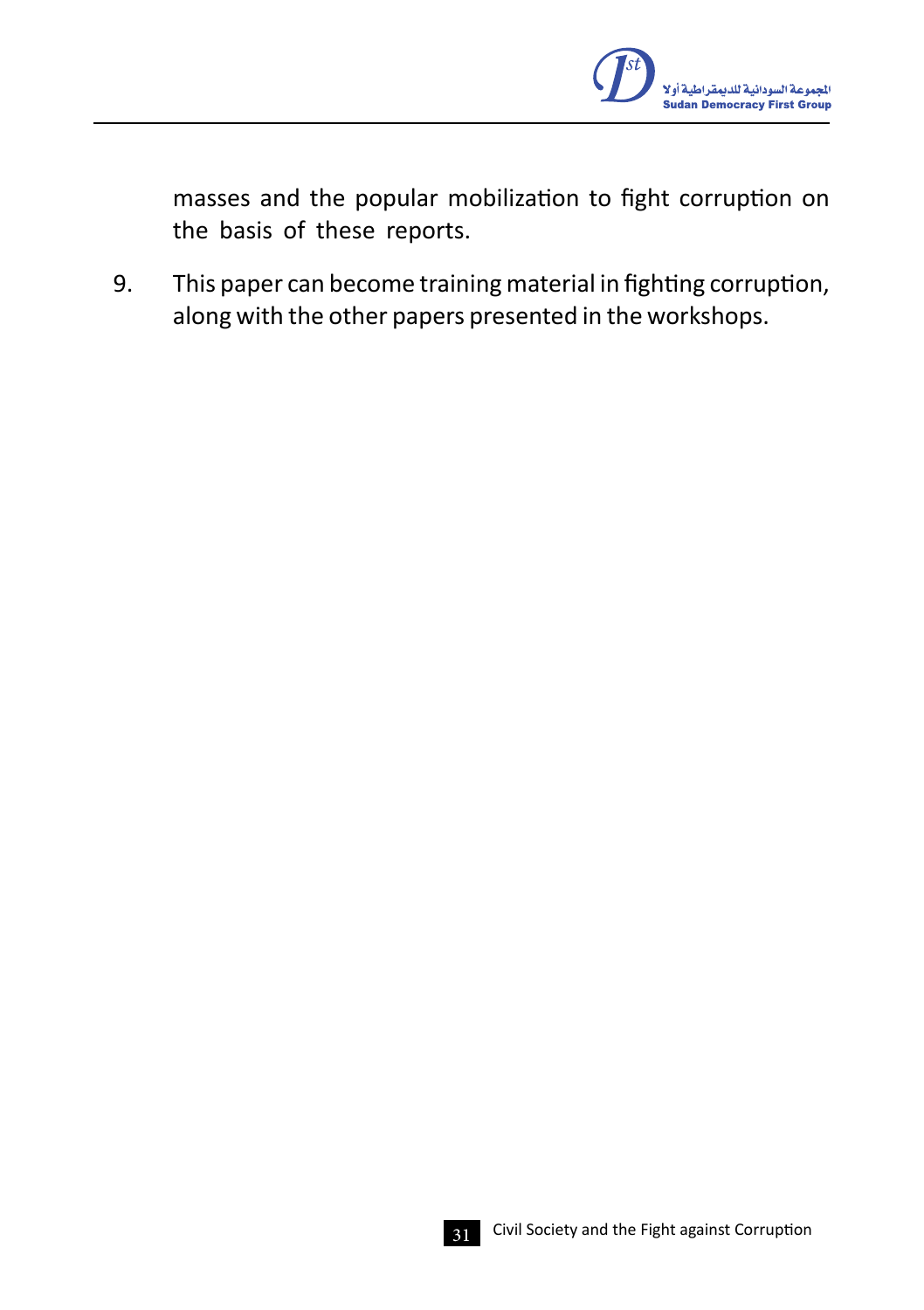

# **10. References**

(1)

- <sup>o</sup> Abdel Rahim Bilal" ,*El Mujtamaa El Madani Fil Adalah El Ijtimaiyah*" [civil society in social justice], Al-Ayyam Center, Khartoum 2018;
- <sup>o</sup> Abdel Rahim Bilal, "*el Munasrah*" [Advocacy], 2017;
- <sup>o</sup> Abdel Rahim Bilal" ,*El Maalumah Wa Muharabat El Fasad Wal Fagre*" [information and the fight against corruption and poverty;
- <sup>o</sup> Abdel Rahim Bilal" ,*Dor Munazamat El Mujtamaa El Madani Fi Rassde Wa Tagweem Ajhizat El Dowlah Fil Sudan*" [the role of civil society organizations in the monitoring and evaluation of state agencies in Sudan , June ;2019
- <sup>o</sup> Abdel Rahim Bilal" ,*El Mujtamaa El Madani Wa Muharabat El Fasad*" [civil society and the fight against corruption];
- <sup>o</sup> Abdel Rahim Bilal, "*El Adalah El Ijtimaaiyah Wal Hukm El Mahali*" [social justice and local government], Khartoum November 2015
- <sup>o</sup> Abdel Rahim Bilal" ,*Dor El Mujtamaa El Madani Fil Musharakah El Shabiyah Wal Binaa El Musasi*" [the role of civil society in people's participation andinstitutional construction;]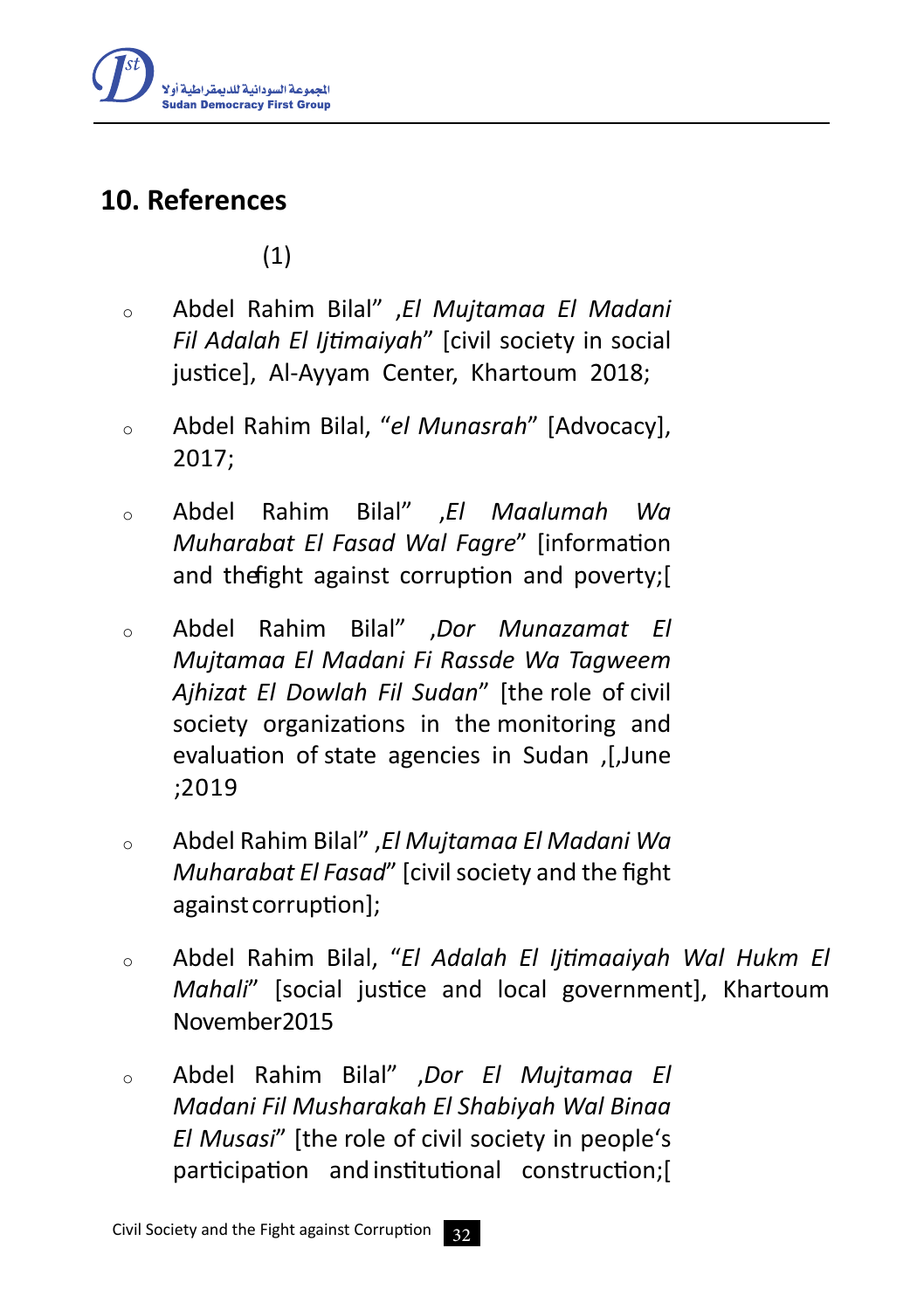

- <sup>o</sup> Abdel Rahim Bilal" ,*El Fatrah El Intigaliyah El Khamsah :El Khasais Wal Maham Wal Matlubat*" [the fifth transitional period: characteristics, functions and prerequisites], Khartoum, August 2019;
- <sup>o</sup> "*Dor El Mujtamaa El Madani wal ilam Fil Muharabat el fasad"* [the role of civil society and the media in fighting corruption], Khartoum, May 2014;
- <sup>o</sup> Abdel Rahim Bilal "*el Munasarah (el Tasadi)*" [Advocacy: confrontation], May 2006
- <sup>o</sup> Abdel Rahim Bilal" ,*El Mujtamaa El Madani :El Giyam Wal Mujtamaa El Intigali*[ *"*civil society :values and the transitional society [
- <sup>o</sup> Abdel Rahim Bilal" ,*Dowlat El Riayah El Ijtimaiiyah*" [the Welfare State];
- <sup>o</sup> Abdel Rahim Bilal, "*El Mujtamaa El Madani wal Musharakah El Shabiyah*", [civil society and people's participation], 19 December 2011:
- <sup>o</sup> Abdel Rahim Bilal" ,*El Hukme El Rashid*", [good governance];
- <sup>o</sup> Abdel Rahim Bilal, "*Nashaat Wa Tatawur El Mujtamaa El Madani*", [Creation and development of civil society];
- <sup>o</sup> Abdel Rahim Bilal, "*el Musharakah Wal Binaa El Musasi*", [participation and institutional building];